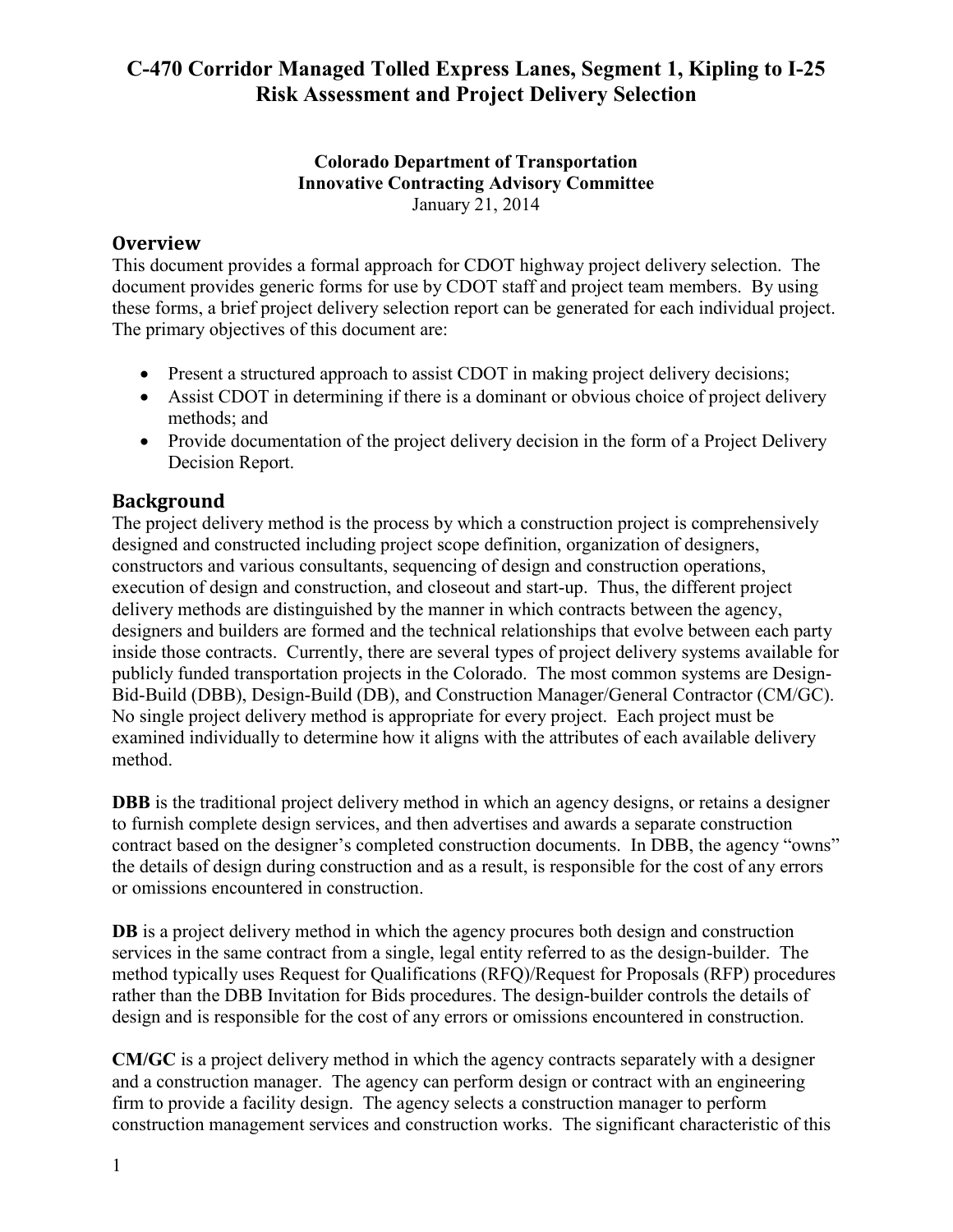delivery method is a contract between an agency and a construction manager who will be at risk for the final cost and time of construction. Construction industry/Contractor input into the design development and constructability of complex and innovative projects are the major reasons an agency would select the CM/GC method. Unlike DBB, CM/GC brings the builder into the design process at a stage where definitive input can have a positive impact on the project. CM/GC is particularly valuable for new non-standard types of designs where it is difficult for the owner to develop the technical requirements that would be necessary for DB procurement without industry input.

## **Overview of the Project Delivery Selection Process**

The process is shown in the form of a flow chart below. It consists of the following activities:

- A. Describe the project and set the project goals.
- B. Determine and review project dependent constraints.
- C. Assess the primary factors (these factors most often determine the selection).
	- 1. Delivery Schedule
	- 2. Complexity & Innovation
	- 3. Level of Design (at the time of the project delivery procurement)
	- 4. Cost
- D. If the primary factors indicate there is a clear choice of the delivery method, then:
	- 5. Perform an initial risk assessment for the desired delivery method to ensure that risks can be properly allocated and managed, and
- E. Perform a brief pass/fail analysis of the secondary factors to ensure that they are not relevant to the decision.
	- 6. Staff Experience/Availability (Owner)
	- 7. Level of Oversight and Control
	- 8. Competition and Contractor Experience
- F. If steps B, C  $\&$  D do not result in clear determination of the method of delivery then perform a more rigorous evaluation of all eight factors against the three potential methods of delivery (DBB, DB and CM/GC).

Typically the entire selection process can be completed by the project team in a 4 hour workshop session, if team member have individually performed assessments before the workshop.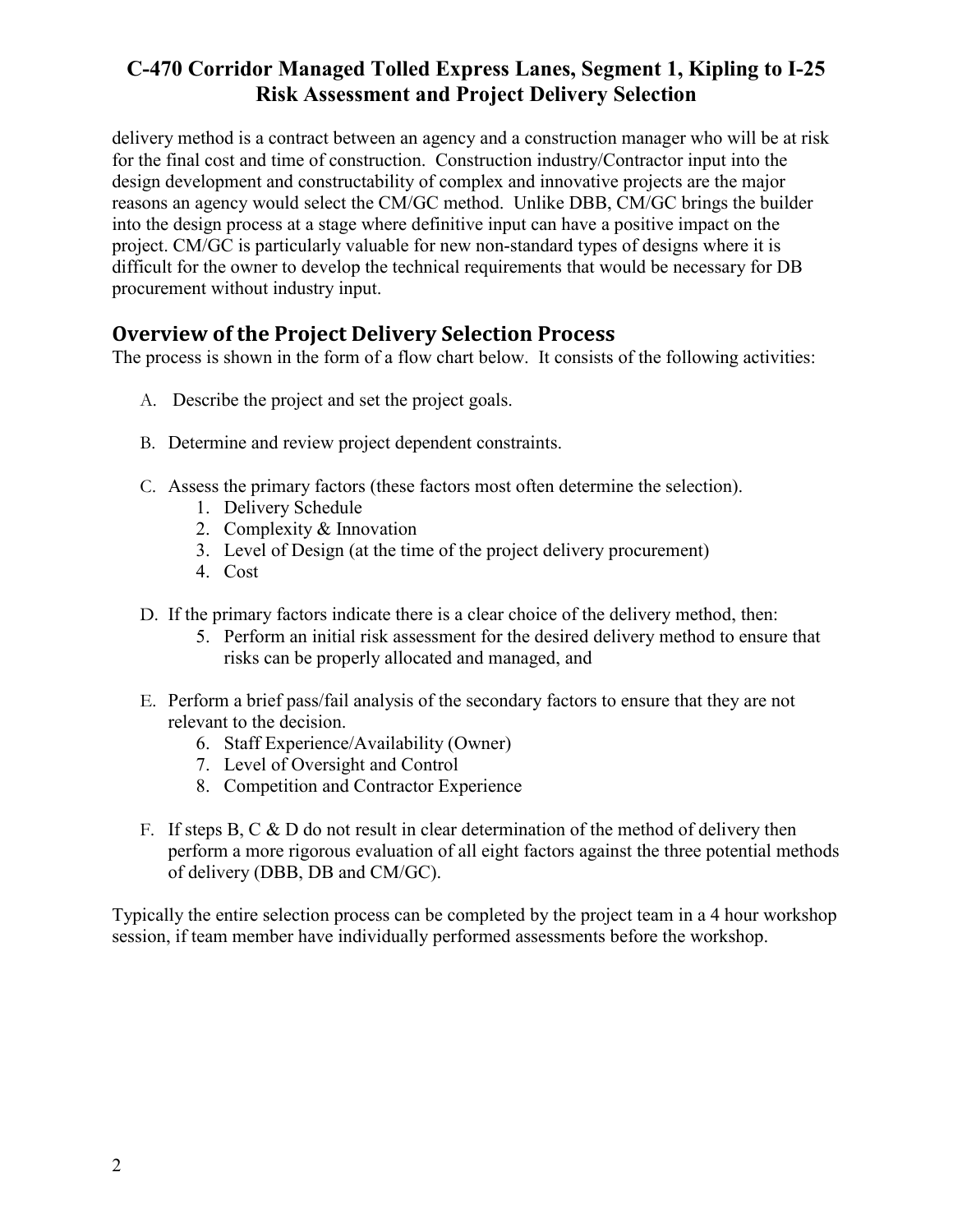

**C-470 Corridor Managed Tolled Express Lanes, Segment 1, Kipling to I-25 Risk Assessment and Project Delivery Selection**

**CDOT Project Delivery Selection Flowchart**

The following forms and appendices are included to facilitate this process.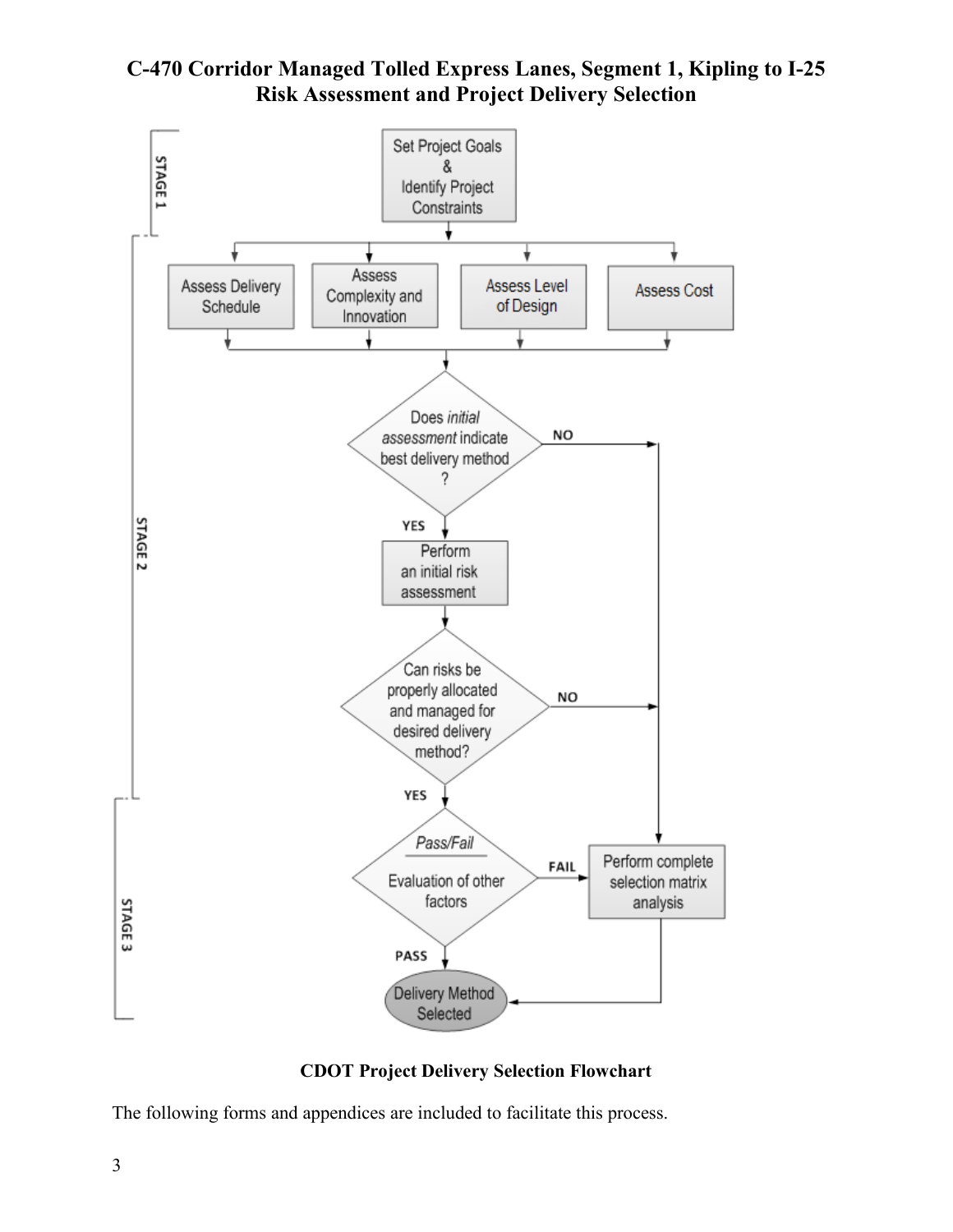### **Project description checklist**

Provide information on the project that is using this tool. This includes size, type, funding, risks, complexities, etc. All information should be developed for the specific project.

## **Project Goals worksheet – including example project goals**

A careful determination of the project goals is an instrumental first step of the process that will guide both the selection of the appropriate method of delivery as well as the specific delivery procurement process and implementation of the project.

## **Project Constraints worksheet (Go / No-Go Decisions)**

Carefully review all possible constraints to the project. These constraints can potentially eliminate a project delivery method before the evaluation process begins.

### **Project Delivery Selection Matrix Summary**

The Project Delivery Selection Matrix Summary summarizes the assessment of the eight Evaluation Factors for the three delivery methods. The form is qualitatively scored using the scoring provided in table 1 below.

#### **Table 1 - Factor Evaluation Scoring Key**

- **+ +** Most appropriate delivery method
- **+** Appropriate delivery method
- **–** Least appropriate delivery method
- **X Fatal Flaw (discontinue evaluation of this method)**
- **NA** Factor not applicable or not relevant to the selection

The form also includes a section for comments and conclusions.The completed Project Delivery Selection Matrix Summary should provide an executive summary of the key reasons for the selection of the method of delivery**.**

### **Workshop Blank Form**

This form can be used by the project team for additional documentation of the process. In particular it can be used to elaborate on Evaluation Factor 4. "Initial Project Risk Assessment".

## **Evaluation Factor Project Delivery Method Opportunity/Obstacle Summary**

These forms are used to summarize the assessments by the project team of the opportunities and obstacles associated with each delivery method relative to each of the eight Evaluation Factors. The bottom of each form allows for a qualitative conclusion using the same notation as described above. Those conclusions then are transferred to the **Project Delivery Selection Matrix Summary.**

## **Appendix – Opportunity/Obstacle Checklists**

These forms provide the project team with guidance concerning typical delivery method opportunities and obstacles associated with each of the eight Evaluation Factors. However, these checklist include general information and are not an all-inclusive checklist. Use the checklists as a supplement to developing project specific opportunities and obstacles.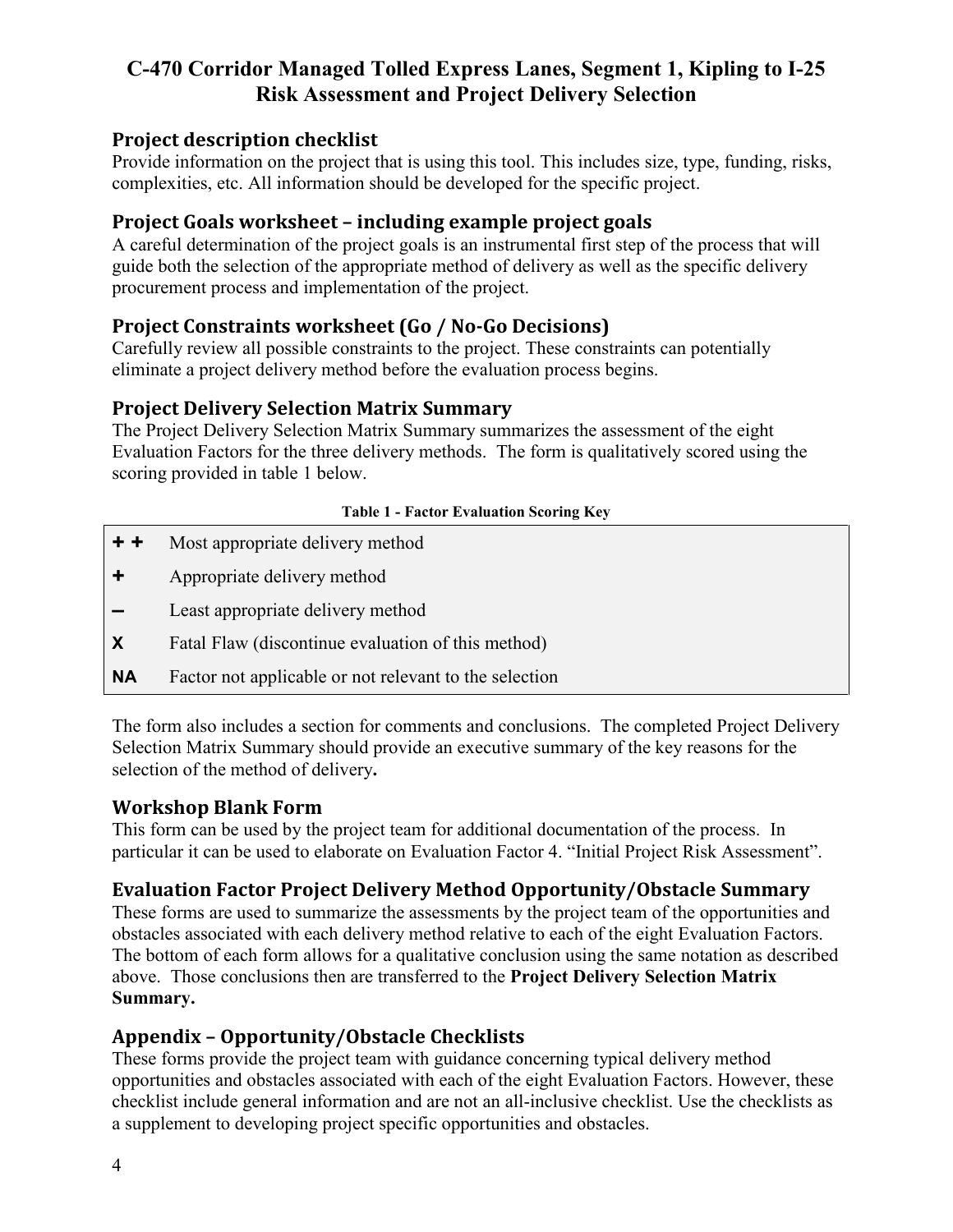### **Appendix – Initial Risk Assessment Guidance**

Because of the unique nature of Evaluation Factor 4. "Initial Project Risk Assessment", the Appendix provides the project team with additional guidance for evaluation of that factor including: Typical CDOT Transportation Project Risks; a General Project Risks Checklist; and a Risk Opportunities/Obstacles Checklist.

### **Project Description Checklist**

The following items should be considered in the project description as applicable. Other items can be added if they influence the project delivery decision. Relevant documents can be added as appendices.

Project Name: C-470 Corridor Managed Tolled Express Lanes, Segment 1, Kipling to I-25

Location: Region 1, Denver, C-470 from Kipling to I-25

Estimated Budget: \$211,000,000 to \$214,000,000

Estimated Project Delivery Period: January 2014 through December 2017

Required Delivery Date (if applicable): December 2017 (mandated by RAMP funding)

Sources of Project Funding: RAMP, tolling, local agency, CDOT/Federal

Project Corridor: C 470

Major Features of Work: Construction of one tolled express lane in each direction on C 470 between I 25 and Wadsworth / Platte Canyon; full reconstruction of existing pavement; construction of auxiliary lanes; improvement of ramps to current standards; realignment of substandard curves; safety and operational improvements, reconstruction of bridges; construction of water quality features; noise barriers; and, installation of ITS and tolling elements.

Major Schedule Milestones (assuming HPTE-financed project): Right of Way Acquisition January 2014 – April 2015 Project Financing Determination January 2014 – September 2015 Design Build Procurement January 2014 – October 2015 Design Build Notice to Proceed October 2015 Project Completion December 2017

Major Project Stakeholders:

FHWA CDOT **HPTE** Arapahoe County Douglas County Jefferson County City of Centennial City of Greenwood Village City of Littleton City of Lone Tree Highlands Ranch Metropolitan District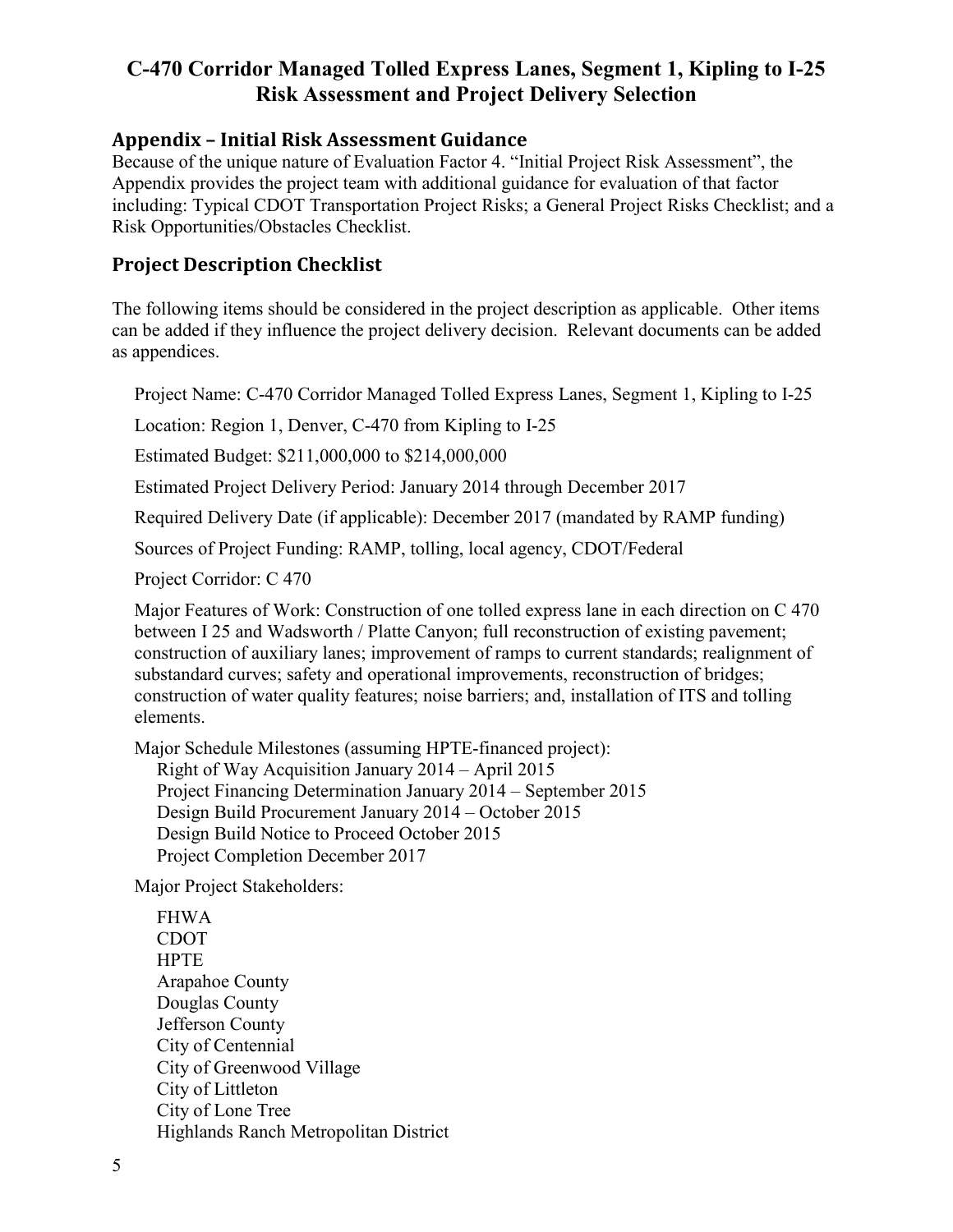Major Challenges (as applicable)

Right of Way: The project corridor is approximately 12 miles long. There are numerous right of way appraisals and acquisitions required. As with most projects, the right of way process will take place concurrently with final design.

Utilities: There are many utility concerns along the C 470 corridor. If the project is design bid build it will be necessary to have consultants do a majority of the utility identification, coordination and relocation work. If the project is design build, a large part of the utility work will take place during the procurement process, with the remainder done by the design build contractor/engineering team.

Environmental Approvals: An Environmental Assessment was done for C 470 from I 25 to Kipling in 2006. Douglas County has independently undertaken to complete a Revised Environmental Assessment and Finding of No Significant Impact in addition to development of FIR-level plans for the project. The revised EA is expected to be complete in June of 2014, the decision document in September of 2014. The preliminary design is expected to be complete in early 2014. All of these actions are in response to the need for an aggressive schedule and completion of several tasks concurrently.

During the Construction Phase: the major challenges are substantial completion of the construction by December 2017 to conform with RAMP requirements while ensuring a quality project built in a high-traffic corridor, in a manner that maximizes public and worker safety during construction.

Main Identified Sources of Risk

Construction:

- Schedule optimization of safety, cost, quality of construction, minimization of disruptions to motorists and early completion to allow generation of tolling revenue
- Fluctuation in unit costs
- Quality assurance / quality control
- Financing
- Complex construction phasing
- Material, labor, equipment procurement delays
- Accidents during construction
- Public information requirements
- Unforeseen construction conditions and utility conflicts
- Unforeseen third-party delays

#### Design:

- Schedule optimization of cost, coordination with completion of environmental process, quality assurance /quality control, right of way acquisition and utility coordination and relocations, and implementation of tolling infrastructure
- Control of consultant costs
- Decision on concrete versus asphalt
- Complexity of tolling ingress/egress, infrastructure and maximization of revenue

Environmental:

- Completion of and compliance with revised Environmental Assessment
- Water Quality implementation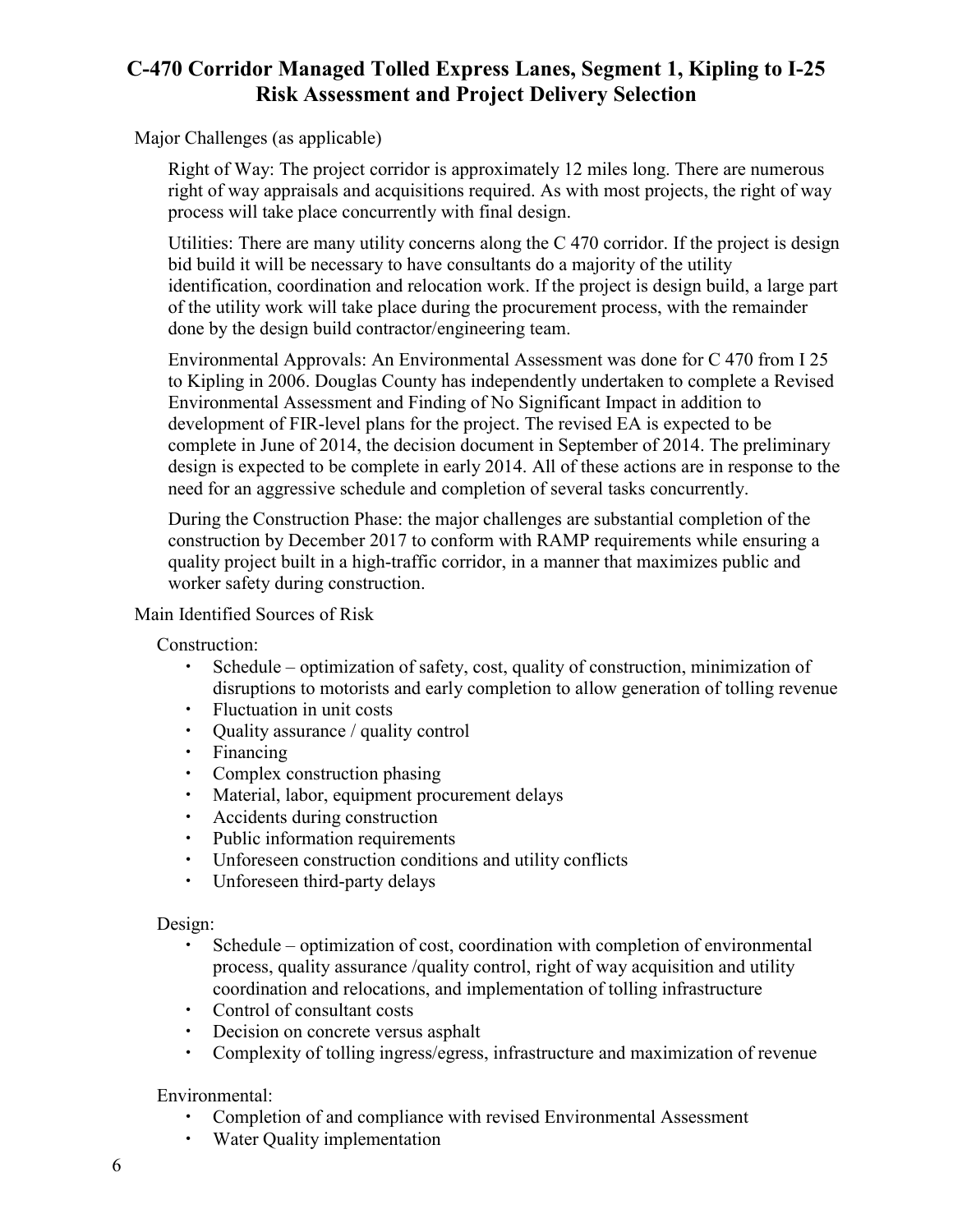- Changes to noise mitigation requirements
- Impacts on project cost from aesthetic treatments
- Stormwater management
- Unforeseen mitigation requirements

Coordination between local agencies, CDOT, design consultants and contractor:

- Difficulty obtaining agency approvals and agreements
- Conflicts with other construction projects
- Political considerations
- Funding shortfalls
- Funding delays
- Intergovernmental agreements

Project delivery and procurement:

- Construction market conditions
- Market economic cycles
- Interest and availability of qualified bidders
- Potential delays in procurement/advertisement/award process

Miscellaneous: As with every project, a source of risk is the quality assurance / quality control aspect during design and construction. In addition, on this project sources of funding are still being defined along with refinements to the project estimate. As a significant amount of the funding will depend on tolling revenue, traffic projections, tolling use, congestion modeling and financial aspects of bond ratings, investor perspectives, etc. are major sources of risk and constrain the amount of possible construction.

#### Safety Issues

This project is similar to most roadway design projects in the amount and quality of relevant safety issues. But, in addition, the C 470 corridor is one of the major transportation corridors in the metropolitan area, has a large amount of traffic, and has many complicating factors relating to interchanges, ramps, conflicting traffic movements, and decision points. As the construction project will be very large and complex, construction phasing along with the safety of motorists and construction workers presents an enormous challenge.

#### Sustainable Design and Construction Requirements

This project has no unique requirements concerning sustainable design or construction requirements other than that the construction involves tolling elements and infrastructure.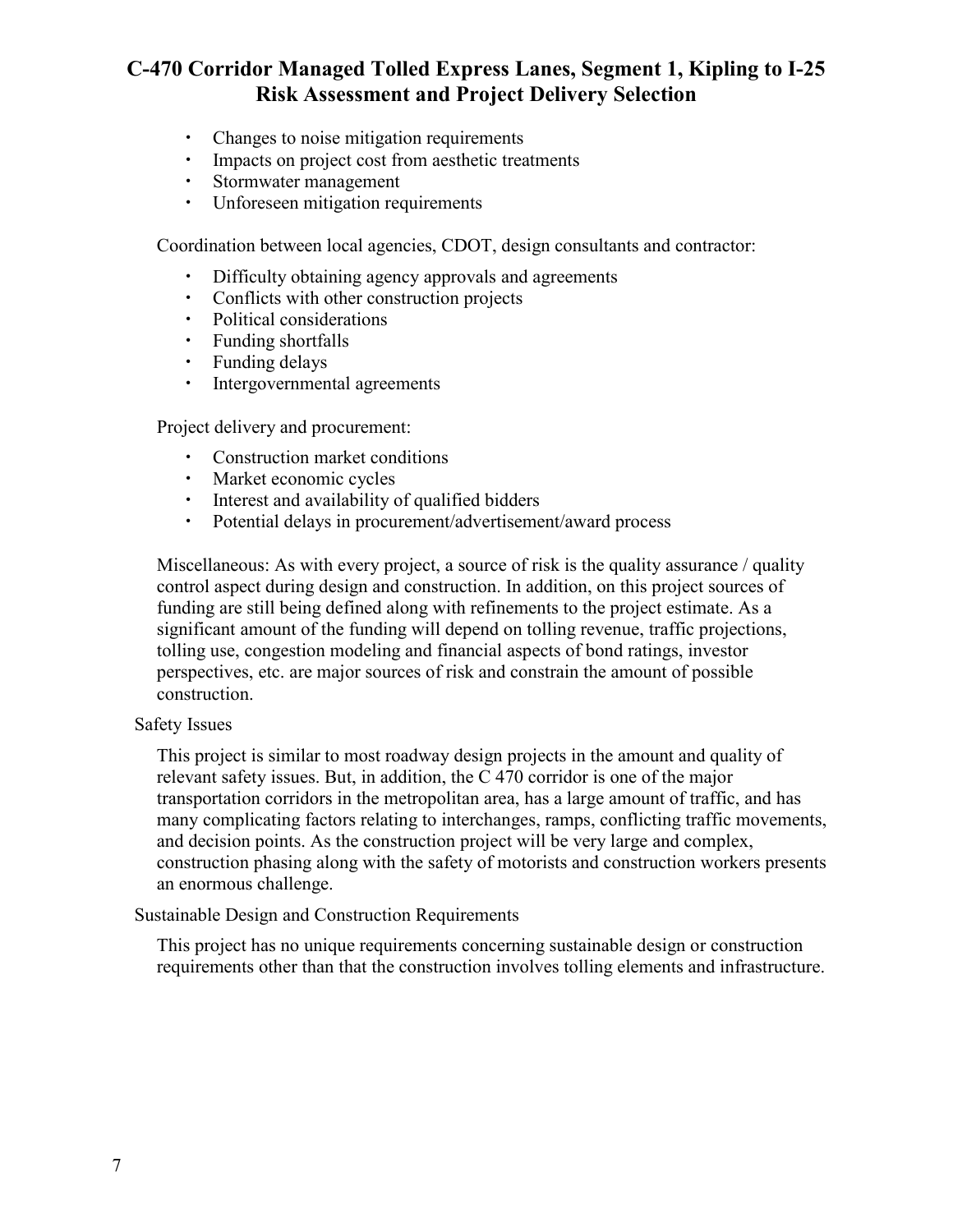## **Project Goals**

An understanding of project goals is essential to appropriate project delivery selection. Typically, the project goals can be defined in three to five items. Examples are provided below, but the report should include project-specific goals. These goals should remain consistent over the life of the project.

#### Project-Specific Goals

Schedule

- Minimize project delivery time
- Complete the project on schedule
- Accelerate start of project revenue

#### Cost

• Maximize the project scope and improvements within the project budget

**Quality** 

• Provide a high-quality design and construction product

Functional

- Maximize the life-cycle performance of the project
- Maximize capacity and mobility improvements
- Minimize inconvenience to the traveling public during construction
- Maximize safety of workers and traveling public during construction

## **Project Constraints**

There are potential aspects of a project that can eliminate the need to evaluate one or more of the possible project delivery methods. General constraints are provided, but it is critical to identify constraints that are project specific.

### Constraints

• Source of Funding

As this project contains two time-sensitive funding sources (RAMP funding and tollgenerated revenue), it is extremely important to accelerate the project-delivery process. For this reason, design-build has been strongly favored during project development.

• Schedule constraints

The primary schedule constraints are the completion of the Revised Environmental Assessment and Decision Document, completion of preliminary design, securing funding for tolling elements, and meeting the mandated completion of construction date of December 2017. All of these shift the emphasis of project delivery to accelerating the schedule of both design and construction.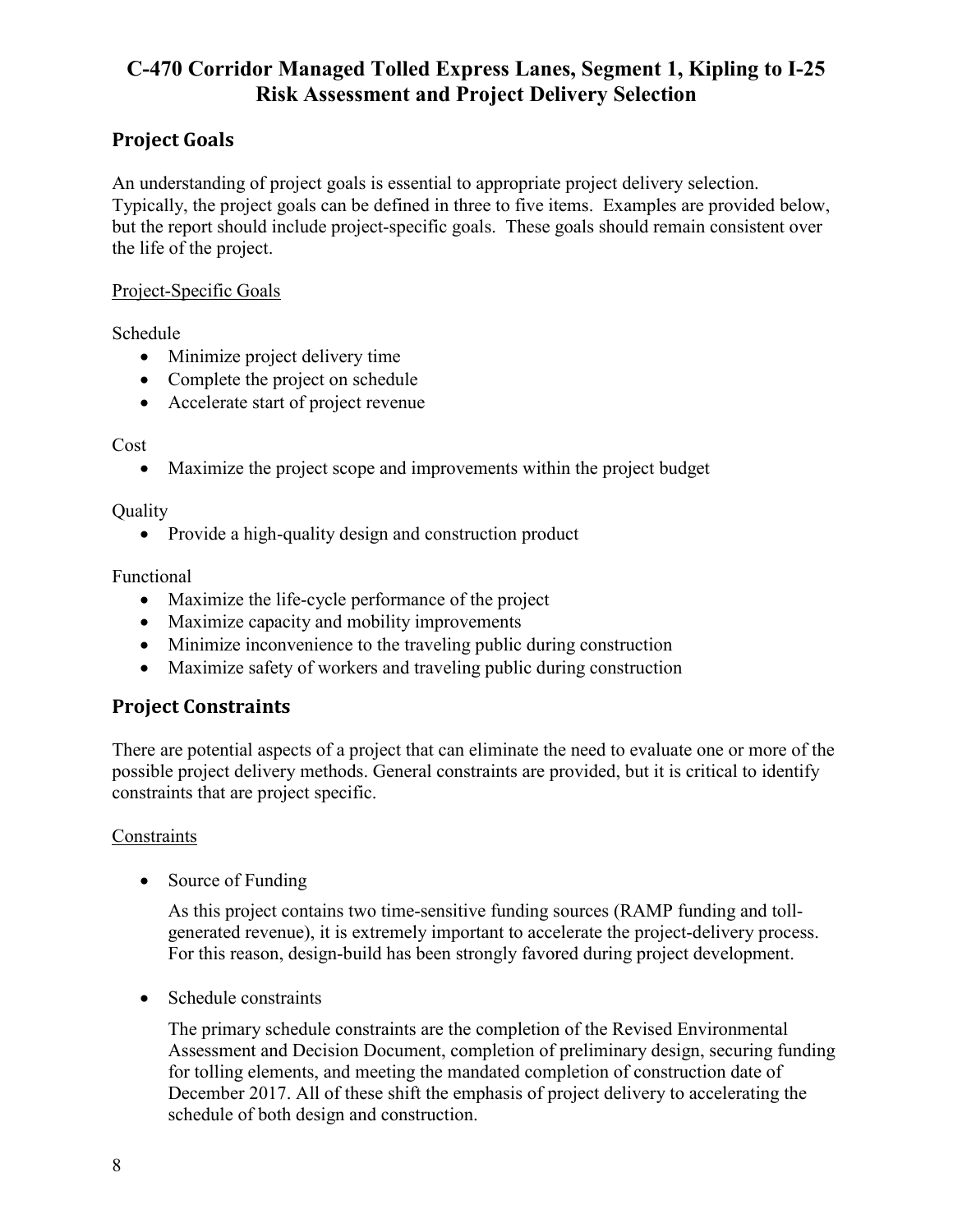### **Project Delivery Selection Matrix Summary**

Determine the factors that should be considered in the project delivery selection, discuss the opportunities and obstacles related to each factor, and document the discussion on the following pages. Then complete the summary below.

| PROJECT DELIVERY METHOD OPPORTUNITY/OBSTACLE SUMMARY |             |             |              |
|------------------------------------------------------|-------------|-------------|--------------|
|                                                      | <b>DBB</b>  | <b>DB</b>   | <b>CM/GC</b> |
| <b>Primary Evaluation Factors</b>                    |             |             |              |
| 1. Delivery Schedule                                 | X           | + +         | X            |
| 2. Project Complexity & Innovation                   | ٠           | $+ +$       | ╈            |
| 3. Level of Design                                   | ++          | ٠           | ╈            |
| 4. Cost                                              | ╈           | $+ +$       |              |
| 5. Perform Initial Risk Assessment                   |             | + +         |              |
| <b>Secondary Evaluation Factors</b>                  |             |             |              |
| 6. Staff Experience/Availability (Owner)             | <b>Pass</b> | <b>Pass</b> | Pass         |
| 7. Level of Oversight and Control                    | <b>Pass</b> | <b>Pass</b> | Pass         |
| 8. Competition and Contractor Experience             | <b>Pass</b> | <b>Pass</b> | <b>Pass</b>  |

- **+ +** Most appropriate delivery method
- **+** Appropriate delivery method
- **–** Least appropriate delivery method
- **X Fatal Flaw (discontinue evaluation of this method)**
- **NA** Factor not applicable or not relevant to the selection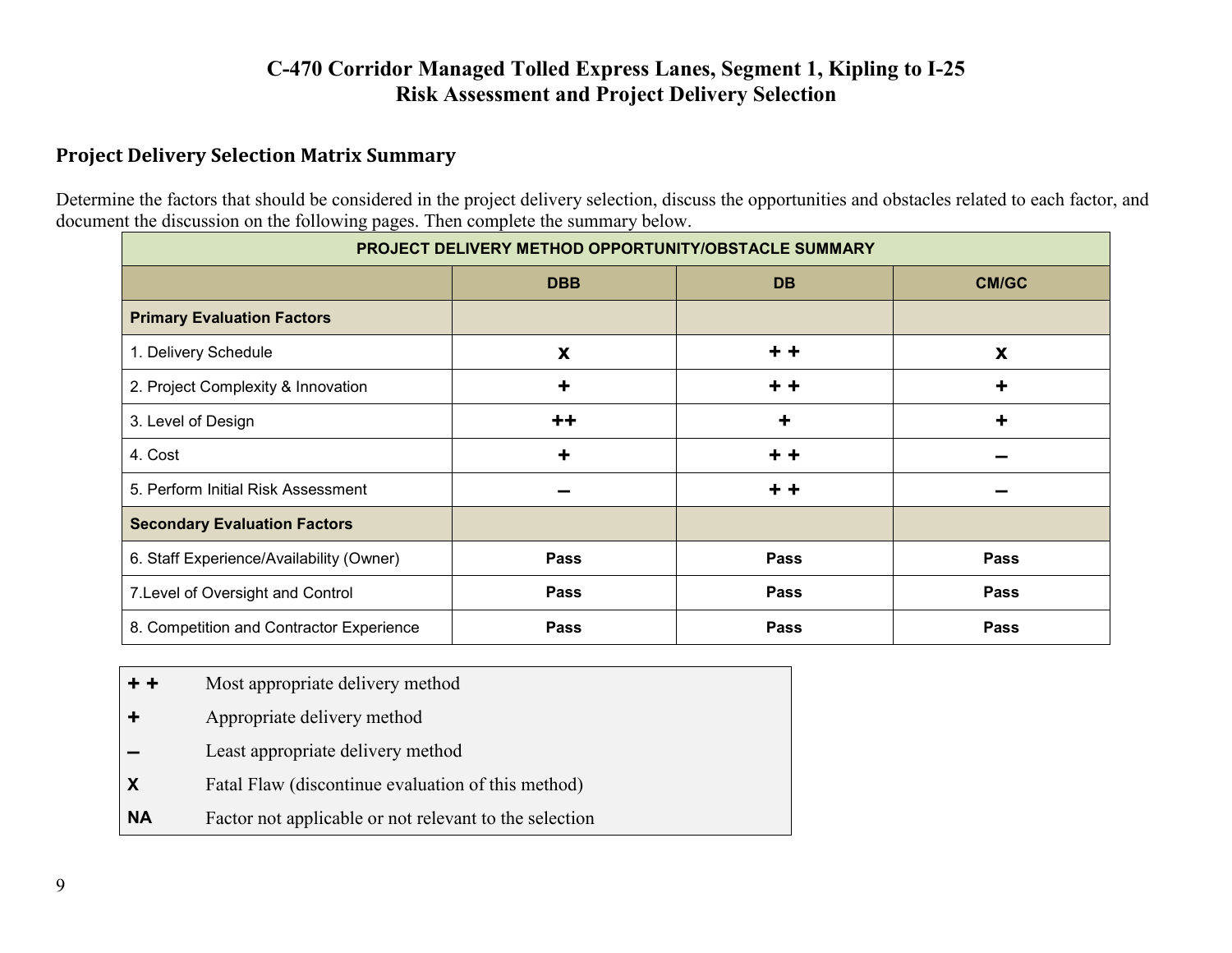### **Project Delivery Selection Matrix Summary Conclusions and Comments:**

Delivery Schedule: Because a significant amount of planning, design and environmental analysis has already been done under the previous Environmental Assessment, the current Revision to that Environmental Assessment, and the FIR-level design undertaken by Douglass County, either Design Bid Build or Design Build are possible project delivery methods for the C-470 Corridor Managed Tolled Express Lanes, Segment 1, Kipling to I-25 project. But, the critical element on this project is the schedule. RAMP funding mandates substantial completion of construction by December 2017, and equally important, private investment in the tolling elements makes early completion and financial returns on investment extremely important. Design Build best supports the need for an accelerated schedule as construction proceeds in parallel with design. Construction Manager / General Contractor project delivery at this stage of project development would require an enormous change in direction of all ongoing elements of project development. As such, it has been eliminated from consideration.

Project Complexity and Innovation: This is a highly complex project. Design Build will allow maximum innovation by the contractor/designer team as selection of that team will depend on demonstration of innovation and proposed additional requested elements (AREs) and/or alternative technical concepts (ATCs).

Level of Design: As a factor in choosing between Design Bid Build and Design Build, the level of design plays less of a role. However, the advantage of Design Build is that final design will take place concurrently with construction rather than precede construction, thus shortening the schedule.

Cost: Considering cost, Design Build offers the advantage of competitive bidding on all elements of final design and construction by the proposing teams. The result will be the lowest cost for both final design and construction while providing the maximum scope, innovation, and quality of the design and construction.

Initial Risk Assessment: For a Design Build project, since the design build team controls the final design and construction, the risk is shifted to them for errors, omissions and construction problems. On this project it is intended that CDOT will have a consultant team separate from the design build team perform Quality Assurance rather than paying a substantially higher amount of money to the design build team to hire consultants for Quality Assurance. Doing so will reduce the cost of quality control while still assuring the overall quality of the design and construction, while minimizing CDOT's risk through the design build project delivery method.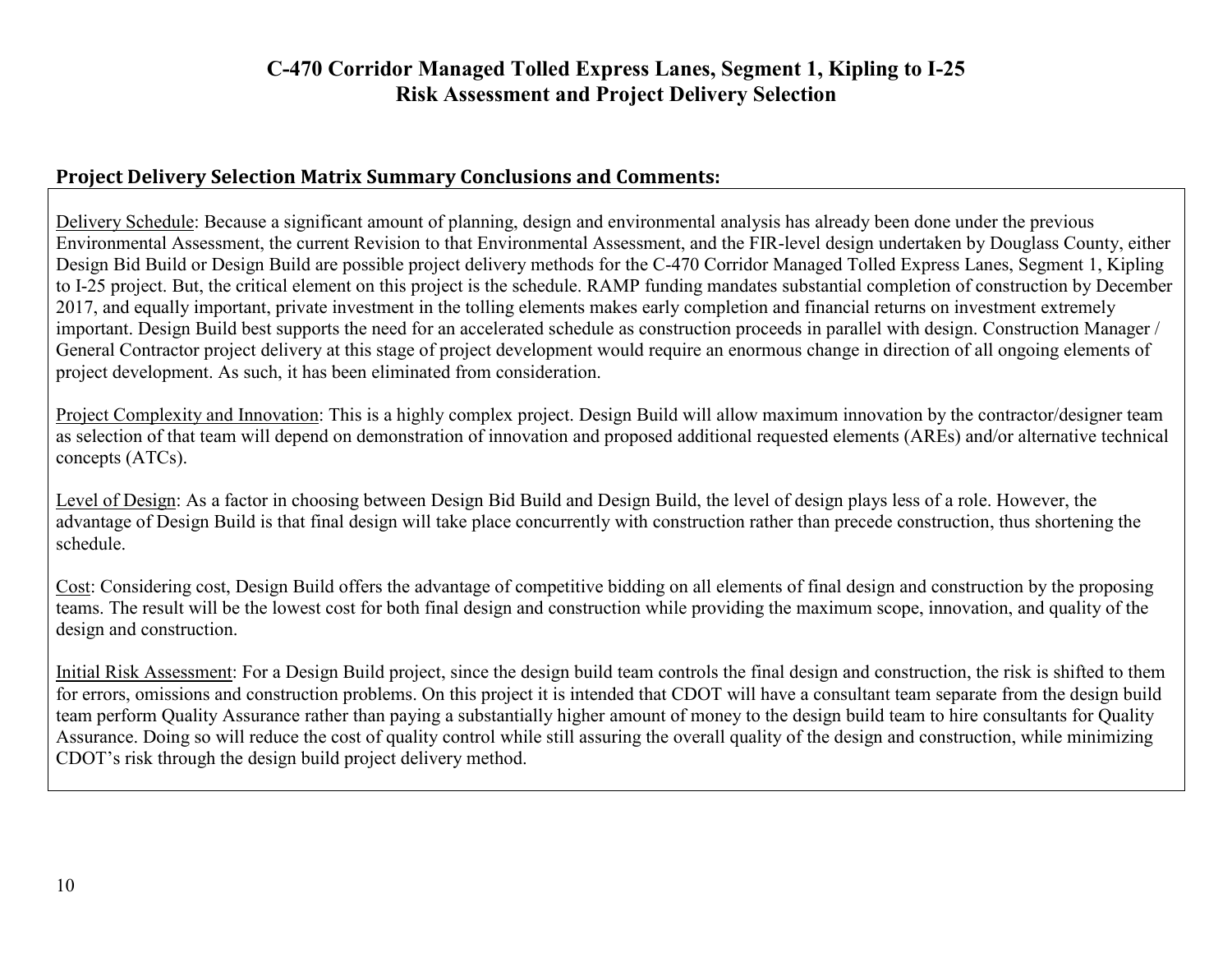### **1) Delivery Schedule**

Delivery schedule is the overall project schedule from scoping through design, construction and opening to the public. Assess time considerations in getting the project started or funding dedicated and assess project completion importance.

| <b>DESIGN-BID-BUILD</b>                                                                                      |                                                   |  |
|--------------------------------------------------------------------------------------------------------------|---------------------------------------------------|--|
| Requires time to perform sequential design and procurement, but if design time is available has the shortest |                                                   |  |
| procurement time after the design is complete.                                                               |                                                   |  |
| <b>Opportunities</b>                                                                                         | <b>Obstacles</b>                                  |  |
| The amount of time needed to completely fund                                                                 | The scope of the project is determined by the     |  |
| the project would allow for a thorough design                                                                | available funding. On this project funding        |  |
| process.                                                                                                     | includes a TIFIA loan. The requirements to        |  |
|                                                                                                              | obtain this loan necessitate a long period of     |  |
|                                                                                                              | time for the process. The remaining time until    |  |
|                                                                                                              | the RAMP funding construction completion          |  |
|                                                                                                              | date is extremely limiting for time to construct. |  |
| A long design period allows more flexibility in                                                              | Uncertainty in unit costs for construction items  |  |
| considering alternate designs.                                                                               | over a long period of time complicates the        |  |
|                                                                                                              | accuracy of cost estimating, raising risk.        |  |
| A long design period lowers risk in the right of                                                             |                                                   |  |
| way schedule and utility relocations.                                                                        |                                                   |  |
| A long design period lowers the risk of                                                                      |                                                   |  |
| complications in IGAs                                                                                        |                                                   |  |

### **DESIGN-BUILD**

Can get project under construction before completing design. Parallel process of design and construction can accelerate project delivery schedule; however, procurement time can be lengthy due to the time necessary to develop an adequate RFP, evaluate proposals and provide for a fair, transparent selection process.

| <b>Opportunities</b>                            | <b>Obstacles</b>                                  |  |
|-------------------------------------------------|---------------------------------------------------|--|
| The parallel process of design and construction | A lengthy procurement process creates more        |  |
| maximizes efficiency in the final design and    | risk for contractor/designer teams with regard to |  |
| construction.                                   | market fluctuations, unit costs, and availability |  |
|                                                 | of local equipment and staff.                     |  |
| The time necessary to acquire funding for this  |                                                   |  |
| project allows for a thorough procurement       |                                                   |  |
| process.                                        |                                                   |  |
| A lengthy procurement process allows more       |                                                   |  |
| time for design-build teams to develop creative |                                                   |  |
| and innovative solutions for design and         |                                                   |  |
| construction.                                   |                                                   |  |
| Procurement would take place concurrently       |                                                   |  |
| with completion of the NEPA process.            |                                                   |  |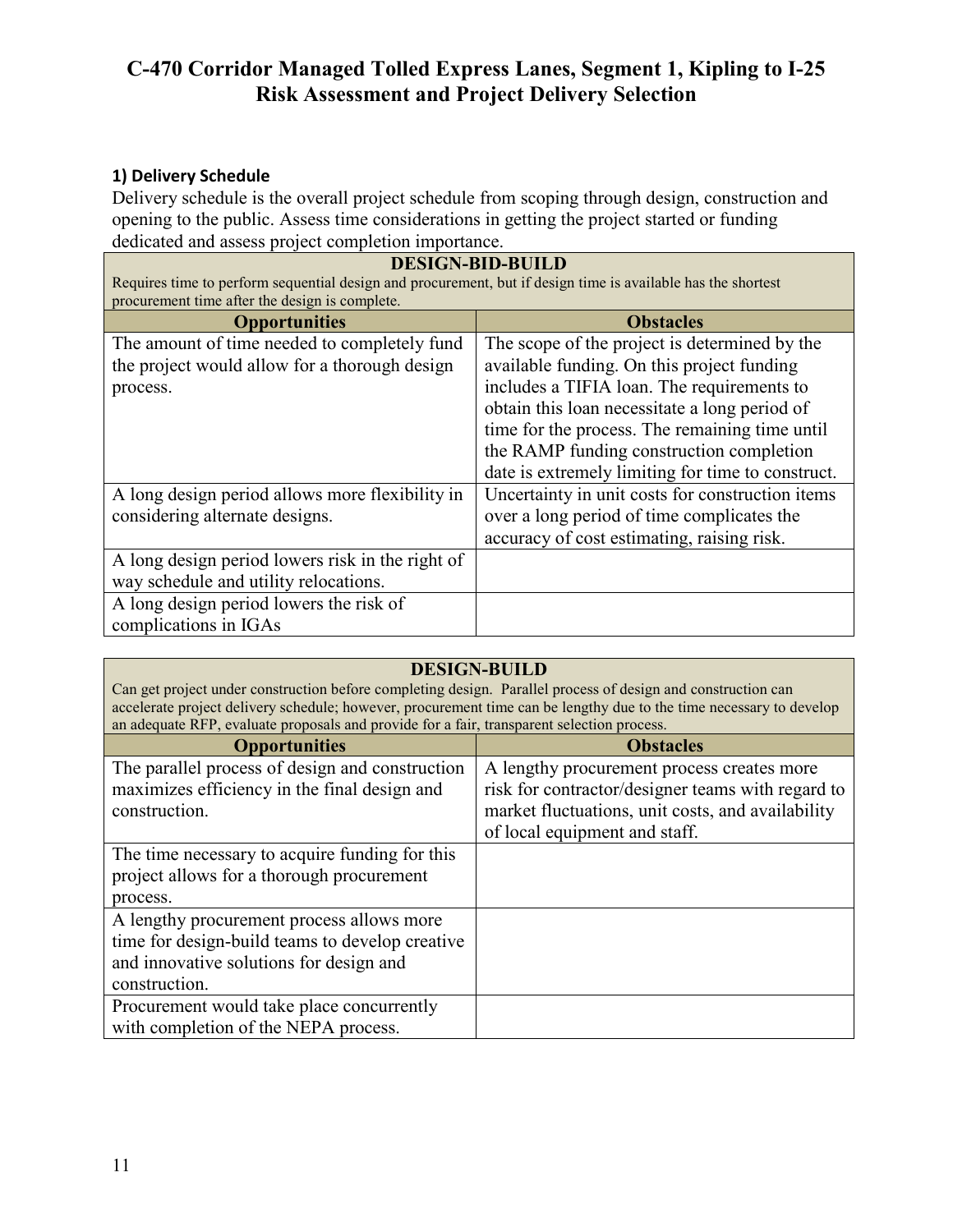| Parallel process of development of contract requirements, design, procurements, and construction can accelerate<br>designer and by the process of reaching a reasonable Guaranteed Maximum Price (GMP). | <b>CM/GC</b><br>Quickly gets contractor under contract and under construction to meet funding obligations before completing design.<br>project schedule. However, schedule can be slowed down by coordinating design-related issues between the CM and                                              |
|---------------------------------------------------------------------------------------------------------------------------------------------------------------------------------------------------------|-----------------------------------------------------------------------------------------------------------------------------------------------------------------------------------------------------------------------------------------------------------------------------------------------------|
| <b>Opportunities</b>                                                                                                                                                                                    | <b>Obstacles</b>                                                                                                                                                                                                                                                                                    |
| Parallel design and construction would<br>accelerate project delivery schedule                                                                                                                          | The uncertainty in funding amounts and scope<br>elements on this project works against the<br>schedule and benefits of CM/GC. A GMP could<br>not be defined for many months.<br>The environmental process will not be complete<br>for several months, construction cannot take<br>place until then. |
|                                                                                                                                                                                                         | Procurement of a CM/GC contractor would<br>have to be delayed until more is known about<br>funding and scope.                                                                                                                                                                                       |

#### **Delivery Schedule Summary**

|                      | <b>DBB</b> | DB  | CM/GC |
|----------------------|------------|-----|-------|
| 1. Delivery Schedule | -          | . . |       |

Notes and Comments:

### **2) Project Complexity & Innovation**

Project complexity and innovation is the potential applicability of new designs or processes to resolve complex technical issues.

| <b>DESIGN-BID-BUILD</b> |  |
|-------------------------|--|
|-------------------------|--|

Allows CDOT to fully resolve complex design issues and qualitatively evaluate designs before procurement of the general contractor. Innovation is provided by CDOT/Consultant expertise and through traditional owner directed processes such as VE studies and contractor bid alternatives.

| <b>Opportunities</b>                       | <b>Obstacles</b>                               |
|--------------------------------------------|------------------------------------------------|
| DBB clearly allows most control of design, | The complexity and magnitude of the project    |
| therefore allowing thorough analysis of    | present a severe challenge to construct in the |
| alternate designs and innovative concepts. | limited amount of time available due to RAMP   |
|                                            | requirements to complete work by December      |
|                                            | 2017. Although this is a schedule issue, it is |
|                                            | clearly complicated by the complexity of the   |
|                                            | project.                                       |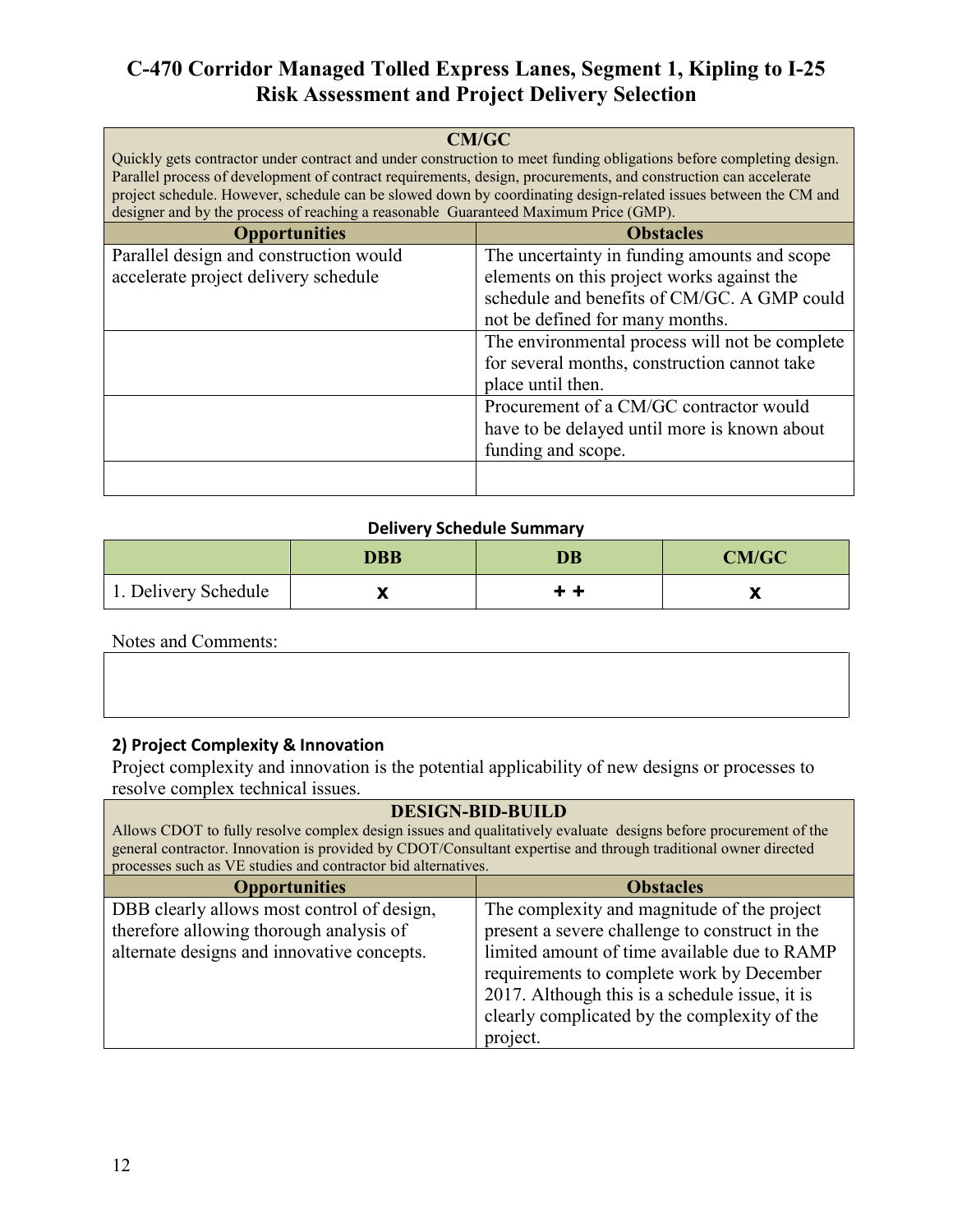| FIR-level design is substantially complete,    | Design with oversight and control by CDOT is   |
|------------------------------------------------|------------------------------------------------|
| resolving many preliminary problems and        | more likely to utilize tried and successful    |
| preliminarily defining scope and right of way  | designs and processes, lowering the likelihood |
| requirements, allowing more efficient          | of innovation.                                 |
| consideration of new designs and processes.    |                                                |
| The magnitude of the project allows elements   |                                                |
| of the design to be treated separately which   |                                                |
| could allow experimental designs and           |                                                |
| construction processes to be compared to other |                                                |
| designs on the same project.                   |                                                |
|                                                |                                                |

### **DESIGN-BUILD**

Incorporates design-builder input into design process through best value selection and contractor proposed Alternate Technical Concepts (ATCs) – which are a cost oriented approach to providing complex and innovative designs. Requires that desired solutions to complex projects be well defined through contract requirements.

| <b>Opportunities</b>                           | <b>Obstacles</b>                               |
|------------------------------------------------|------------------------------------------------|
| As final design, construction phasing and      | Final design by a design-build team removes    |
| construction methods are developed by the      | certainty of the control and quality of design |
| design-build team in a competition to win the  | and increases risk depending on the            |
| award of the project, innovation and value are | effectiveness of the QA/QC process             |
| maximized.                                     | implemented.                                   |
| ATCs proposed by the design/build candidates   |                                                |
| maximize the amount of scope for the available |                                                |
| funding and are normally based on innovation   |                                                |
| in design and in construction methods.         |                                                |
|                                                |                                                |
|                                                |                                                |
|                                                |                                                |

### **CM/GC**

Allows independent selection of designer and contractor based on qualifications and other factors to jointly address complex innovative designs through three party collaboration of CDOT, designer and Contractor. Allows for a qualitative (nonprice oriented) design but requires agreement on GMP.

| <b>Opportunities</b>                            | <b>Obstacles</b>                               |
|-------------------------------------------------|------------------------------------------------|
| Selection of the CM/CG team is based on         | Lack of a clearly-defined scope and budget     |
| qualifications of proposers and ideally results | hampers definition of a GMP. That would limit  |
| in innovative designs and construction          | opportunities to adequately develop innovative |
| methods.                                        | designs and construction methods               |
| Collaboration between CDOT and                  |                                                |
| design/contractor results in maximum potential  |                                                |
| for innovation.                                 |                                                |

#### **Project Complexity & Innovation Summary**

|                                       | DBB | <b>DB</b> | CM/GC |
|---------------------------------------|-----|-----------|-------|
| 2. Project Complexity<br>& Innovation |     |           |       |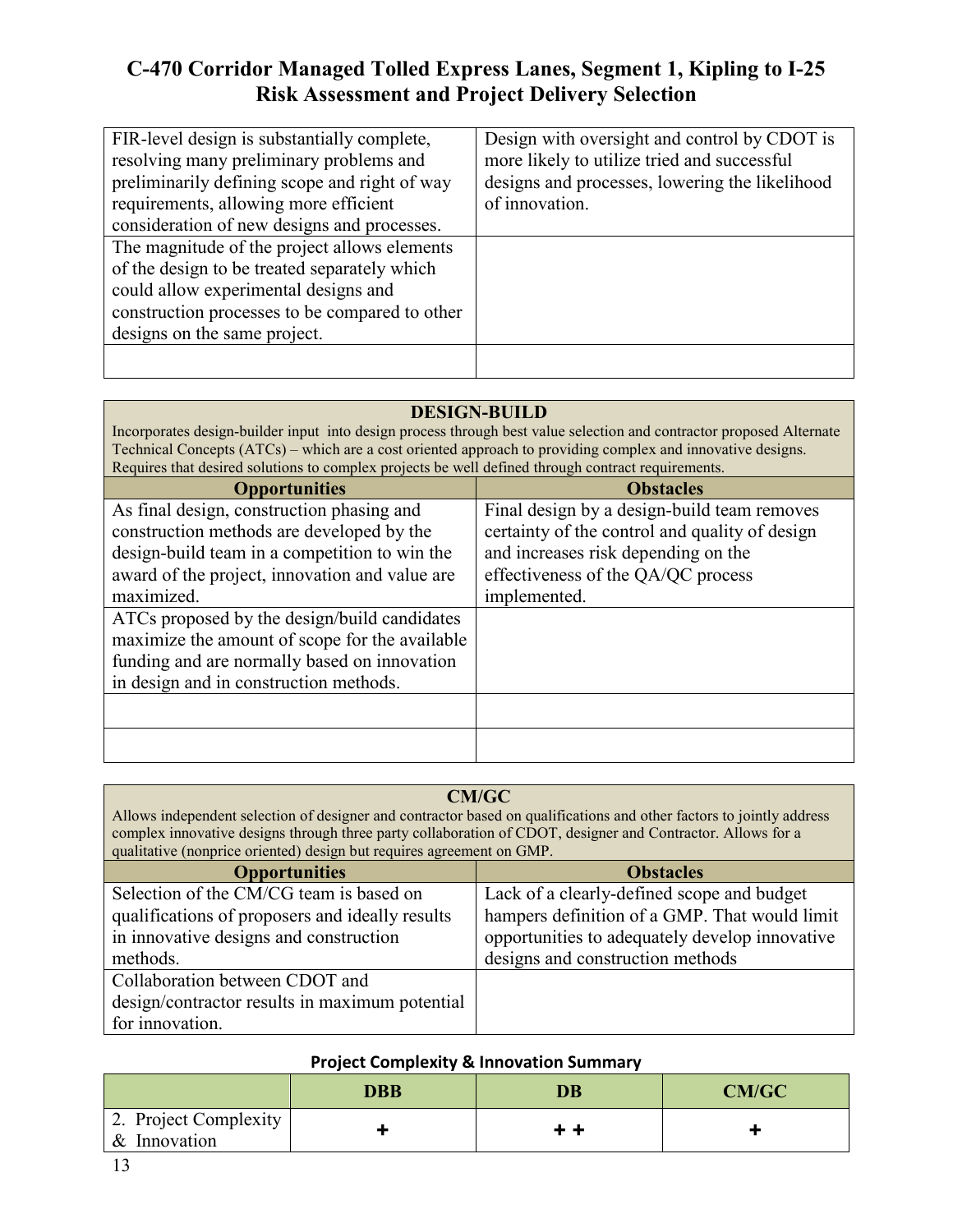Notes and Comments:

## **3) Level of Design**

Level of design is the percentage of design completion at the time of the project delivery procurement

| <b>DESIGN-BID-BUILD</b>                                                 |                  |  |
|-------------------------------------------------------------------------|------------------|--|
| 100% design by CDOT, with CDOT having complete control over the design. |                  |  |
| <b>Opportunities</b>                                                    | <b>Obstacles</b> |  |
| The design would be complete before selection                           |                  |  |
| of a contractor, maximizing control by CDOT                             |                  |  |
| and minimizing risk to CDOT.                                            |                  |  |
|                                                                         |                  |  |
|                                                                         |                  |  |
|                                                                         |                  |  |
|                                                                         |                  |  |
|                                                                         |                  |  |

#### **DESIGN-BUILD**

Design advanced by CDOT to the level necessary to precisely define contract requirements and properly allocate risk (typically 30% or less).

| <b>Opportunities</b>                           | <b>Obstacles</b>                              |
|------------------------------------------------|-----------------------------------------------|
| A considerable effort to consider design       | The preliminary design given to the design-   |
| optimization has taken place by the design-    | build team is only at a 30% level, increasing |
| build team in order to be awarded the project. | risk of unforeseen problems and delays.       |
| The design-build team is given maximum         |                                               |
| opportunity to optimize the design to maximize |                                               |
| scope and minimize cost.                       |                                               |
|                                                |                                               |
|                                                |                                               |
|                                                |                                               |
|                                                |                                               |

| CM/GC                                                                                                                |  |  |
|----------------------------------------------------------------------------------------------------------------------|--|--|
| Can utilize a lower level of design prior to procurement of the CM/GC and then joint collaboration of CDOT,          |  |  |
| designer, and CM/GC in the further development of the design. Iterative nature of design process risks extending the |  |  |
| project schedule.                                                                                                    |  |  |
|                                                                                                                      |  |  |

| <b>Opportunities</b>                   | <b>Obstacles</b>                              |
|----------------------------------------|-----------------------------------------------|
| A lower level of design is required to | Efficiency of transitioning to a CM/GC design |
| successfully implement CM/GC.          | this far along in the project development     |
|                                        | process is an obstacle.                       |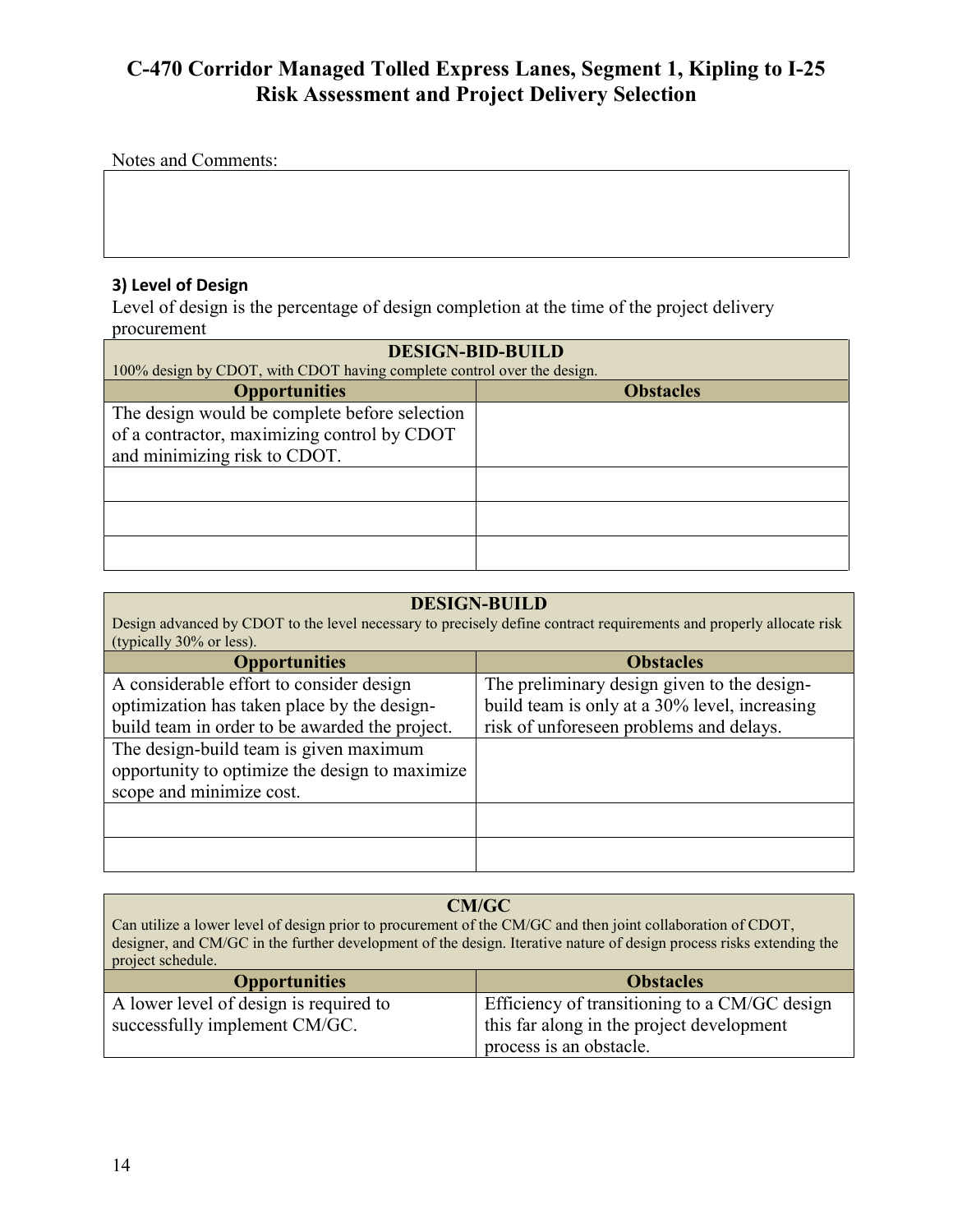| The CM/GC team is given maximum<br>opportunity to optimize the design and the<br>construction methods and phasing. | The project development and design has<br>proceeded for a long period of time with a large<br>group of stakeholders and participants. Potential<br>CM/GC contractors would be presented with a<br>significant challenge in coming up to speed<br>with the project in a way that would make<br>CM/GC more attractive than other project<br>delivery methods. |
|--------------------------------------------------------------------------------------------------------------------|-------------------------------------------------------------------------------------------------------------------------------------------------------------------------------------------------------------------------------------------------------------------------------------------------------------------------------------------------------------|
|                                                                                                                    |                                                                                                                                                                                                                                                                                                                                                             |

### **Level of Design Summary**

|                    | <b>DBB</b> | DB | CM/GC |
|--------------------|------------|----|-------|
| 3. Level of Design | 00         |    |       |

### Notes and Comments:

### **4) Cost**

Project cost is the financial process related to meeting budget restrictions, early and precise cost estimation, and control of project costs.

| <b>DESIGN-BID-BUILD</b>                                                                                              |                                                     |  |
|----------------------------------------------------------------------------------------------------------------------|-----------------------------------------------------|--|
| Competitive bidding provides a low cost construction for a fully defined scope of work. Costs accuracy limited until |                                                     |  |
| design is completed. More likelihood of cost change orders due to contractor having no design responsibility.        |                                                     |  |
| <b>Opportunities</b>                                                                                                 | <b>Obstacles</b>                                    |  |
| Competition between contractors in bidding                                                                           | The final estimate is not available until time of   |  |
| limits construction cost.                                                                                            | advertisement, increasing risk of exceeding the     |  |
|                                                                                                                      | project budget because of unforeseen market         |  |
|                                                                                                                      | conditions.                                         |  |
| Completion of design before procurement                                                                              | Design-build costs for final engineering tend to    |  |
| (advertisement) allows the most accurate cost                                                                        | be lower than traditional design-bid-build costs    |  |
| estimating.                                                                                                          | for final design by a consultant.                   |  |
|                                                                                                                      | If consultants are used for design and/or           |  |
|                                                                                                                      | construction management, costs can be               |  |
|                                                                                                                      | significantly higher than utilizing in-house staff. |  |
|                                                                                                                      |                                                     |  |
|                                                                                                                      |                                                     |  |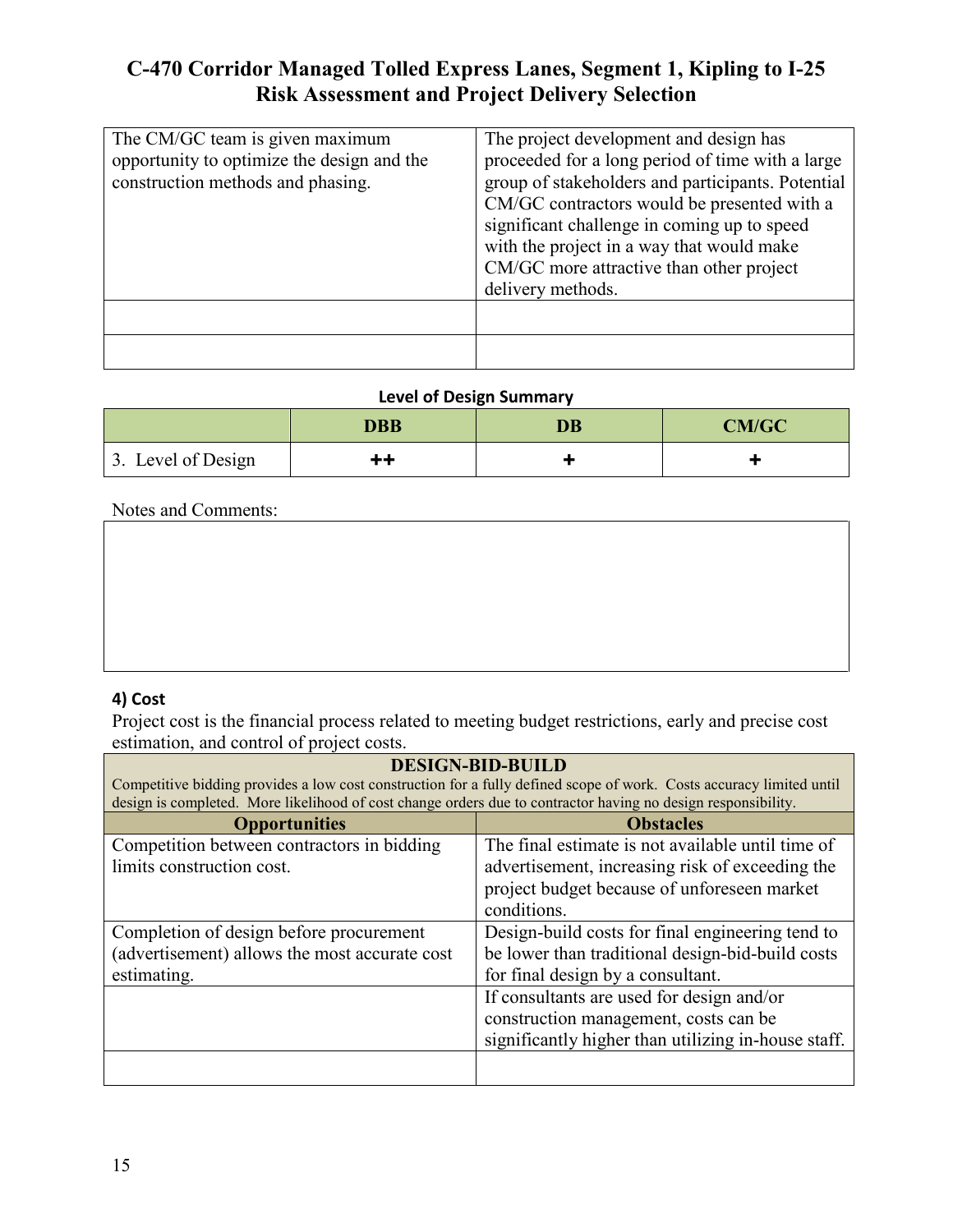| <b>DESIGN-BUILD</b><br>Designer-builder collaboration and ATCs can provide a cost-efficient response to project goals. Costs are determined<br>with design-build proposal, early in design process. Allows a variable scope bid to match a fixed budget. Poor risk<br>allocation can result in high contingencies. |                                                                                                                                                                                           |  |
|--------------------------------------------------------------------------------------------------------------------------------------------------------------------------------------------------------------------------------------------------------------------------------------------------------------------|-------------------------------------------------------------------------------------------------------------------------------------------------------------------------------------------|--|
| <b>Opportunities</b>                                                                                                                                                                                                                                                                                               | <b>Obstacles</b>                                                                                                                                                                          |  |
| Design-build bids are based on optimizing<br>costs versus scope, while best responding to<br>project goals.                                                                                                                                                                                                        | Uncertainty resulting from incomplete design<br>and the complexity and scale of this project<br>increases risk to the design-build team which<br>results in higher costs for the project. |  |
| ATCs provide maximum scope for minimum                                                                                                                                                                                                                                                                             |                                                                                                                                                                                           |  |
| cost.                                                                                                                                                                                                                                                                                                              |                                                                                                                                                                                           |  |
| Competition between potential design build                                                                                                                                                                                                                                                                         |                                                                                                                                                                                           |  |
| teams results in the lowest cost for the project.                                                                                                                                                                                                                                                                  |                                                                                                                                                                                           |  |
| Costs are defined early in the project                                                                                                                                                                                                                                                                             |                                                                                                                                                                                           |  |
| development process reducing risk of budget                                                                                                                                                                                                                                                                        |                                                                                                                                                                                           |  |
| overruns.                                                                                                                                                                                                                                                                                                          |                                                                                                                                                                                           |  |

| CM/GC<br>CDOT/designer/contractor collaboration to reduce risk pricing can provide a low cost project however non-<br>competitive negotiated GMP introduces price risk. Good flexibility to design to a budget. |                                                 |  |
|-----------------------------------------------------------------------------------------------------------------------------------------------------------------------------------------------------------------|-------------------------------------------------|--|
| <b>Opportunities</b>                                                                                                                                                                                            | <b>Obstacles</b>                                |  |
| Shared risk between CDOT and the CM/GC                                                                                                                                                                          | As stated earlier, inability to define the GMP  |  |
| team minimizes risk to any single party,                                                                                                                                                                        | early in the process presents a "moving target" |  |
| theoretically minimizing the cost of the project.                                                                                                                                                               | to the CM/GC team and minimizes the             |  |
|                                                                                                                                                                                                                 | desirability of this project delivery method.   |  |
| Optimization of the design by CDOT, the                                                                                                                                                                         |                                                 |  |
| designer, and contractor minimizes the cost of                                                                                                                                                                  |                                                 |  |
| the project.                                                                                                                                                                                                    |                                                 |  |
|                                                                                                                                                                                                                 |                                                 |  |
|                                                                                                                                                                                                                 |                                                 |  |

### **Cost Summary**

|            | <b>DBB</b> | <b>DB</b> | <b>CM/GC</b>             |
|------------|------------|-----------|--------------------------|
| Cost<br>4. |            |           | $\overline{\phantom{a}}$ |

# Notes and Comments: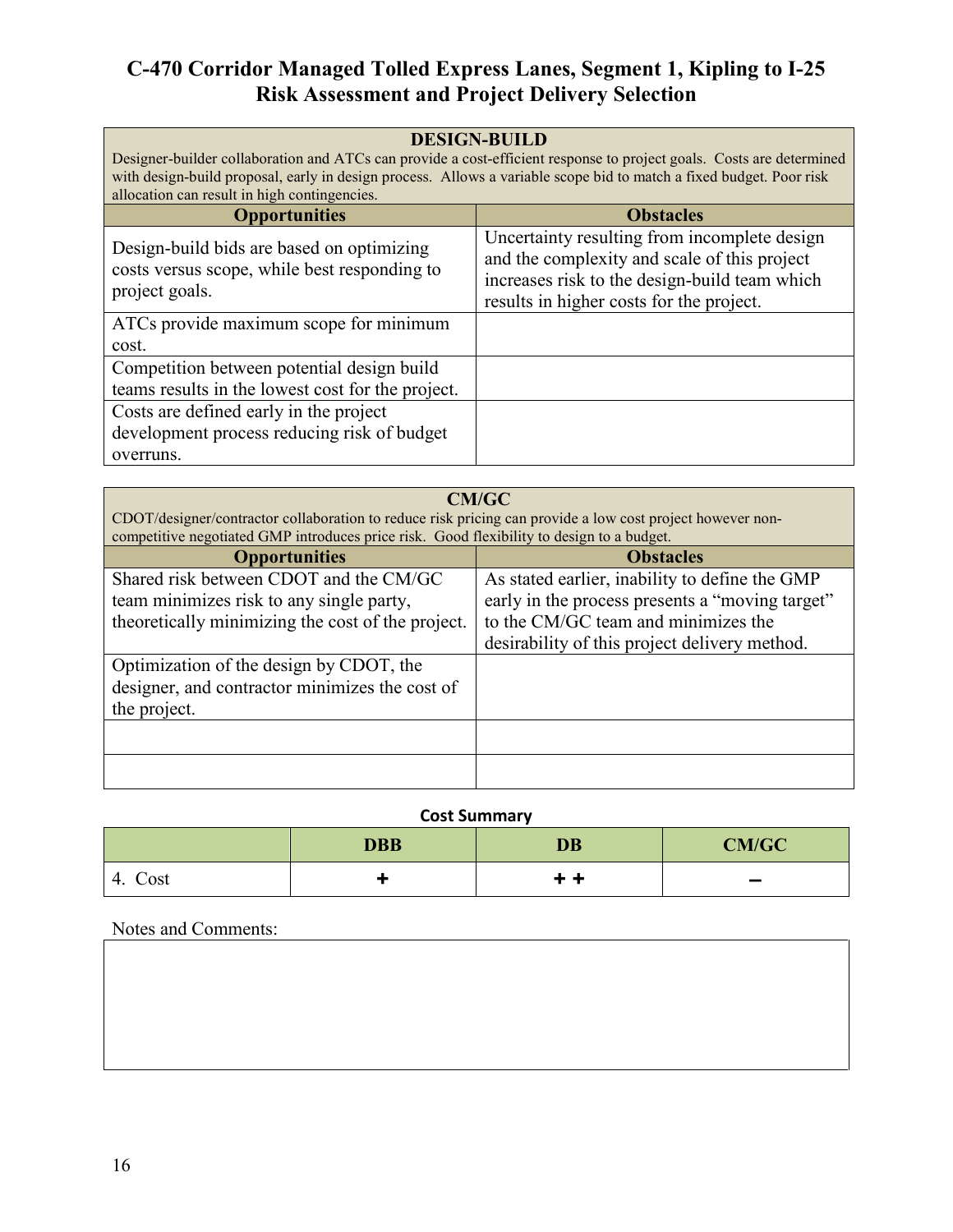### **5) Initial Risk Assessment**

Risk is an uncertain event or condition that, if it occurs, has a negative effect on a project's objectives. Risk allocation is the assignment of unknown events or conditions to the party that can best manage them. An initial assessment of project risks is important to ensure the selection of the delivery method that can properly address them. An approach that focuses on a fair allocation of risk will be most successful. Refer to risk discussion and checklists in appendix B.

#### **DESIGN-BID-BUILD**

Risk allocation for design-bid-build best is understood by the industry, but requires that most design-related risks and third party risks be resolved prior to procurement to avoid costly contractor contingency pricing and change orders and claims.

| <b>Opportunities</b>                          | <b>Obstacles</b>                                                                                                                                                                                                              |
|-----------------------------------------------|-------------------------------------------------------------------------------------------------------------------------------------------------------------------------------------------------------------------------------|
| Completion of the design before procurement   | On this project the highest risk is not meeting                                                                                                                                                                               |
| eliminates a majority of unknowns and thereby | the deadline of construction completion by                                                                                                                                                                                    |
| potentially minimizes the risk.               | December 2017. Design-bid-build maximizes                                                                                                                                                                                     |
|                                               | this risk by allowing the shortest amount of                                                                                                                                                                                  |
|                                               | time for construction.                                                                                                                                                                                                        |
| The industry most often works on design-bid-  | Swelling or unsuitable subgrade material. This                                                                                                                                                                                |
| build projects. The process is thoroughly     | risk exists for all project delivery methods.                                                                                                                                                                                 |
| understood and operations have been           |                                                                                                                                                                                                                               |
| optimized.                                    |                                                                                                                                                                                                                               |
|                                               | Uncertainty in actual funding for the project. If<br>projections do not meet expectations, the ability<br>to scale back the project quickly and adjust the<br>environmental clearance is difficult under<br>design-bid-build. |
|                                               |                                                                                                                                                                                                                               |

### **DESIGN-BUILD**

Provides opportunity to properly allocate risks to the party best able to manage them, but requires risks allocated to design-builder to be well defined to minimize contractor contingency pricing of risks.

| <b>Opportunities</b>                              | <b>Obstacles</b>                               |
|---------------------------------------------------|------------------------------------------------|
| Two R1 design-build projects are currently in     | Risks are not completely known by design-      |
| progress, allowing for coordination between       | build team and are incorporated into the price |
| teams, usage of common elements of the            | bid for the design and construction work.      |
| procurement documents, and application of         |                                                |
| lessons learned, thus lowering risk and expense   |                                                |
| to CDOT.                                          |                                                |
| By optimizing the schedule, this project          | Additional risk to CDOT is incurred by         |
| delivery offers the best opportunity to respond   | potential defects in the design-build QA/QC    |
| to the particular constraints of this project.    | process.                                       |
| Uncertainty in actual funding for the project. If | Swelling or unsuitable subgrade material. This |
| projections do not meet expectations, the         | risk exists for all project delivery methods.  |
| ability to scale back the project quickly and     |                                                |
| adjust the environmental clearance is more        |                                                |
| easily accommodated under design-bid-build.       |                                                |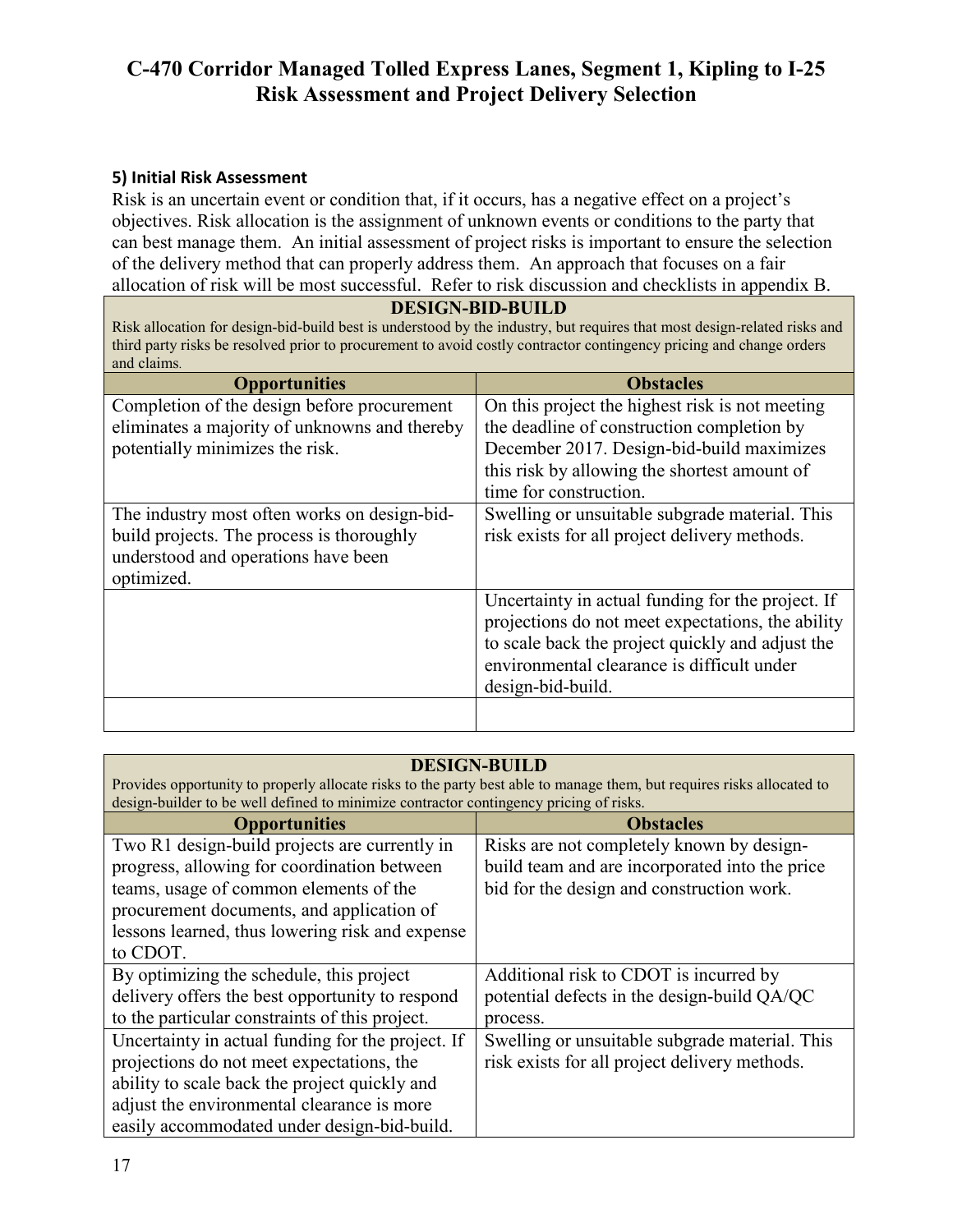| CM/GC<br>Provides opportunity for CDOT, designer, and contractor to collectively identify and minimize project risks, and<br>allocate risk to appropriate party. Has potential to minimize contractor contingency pricing of risk, but can lose the<br>element of competition in pricing.<br><b>Opportunities</b><br><b>Obstacles</b> |                                                                                                                                                                                                                                                                                        |  |  |
|---------------------------------------------------------------------------------------------------------------------------------------------------------------------------------------------------------------------------------------------------------------------------------------------------------------------------------------|----------------------------------------------------------------------------------------------------------------------------------------------------------------------------------------------------------------------------------------------------------------------------------------|--|--|
| Collaboration between CDOT and the CM/GC<br>ideally minimize risk to any single party.                                                                                                                                                                                                                                                | Not having a clearly defined scope or budget,<br>and therefore a definite GMP at the outset of<br>the project significantly reduces the desirability<br>of CM/GC as a delivery method on this project<br>by increases the risk of not meeting the<br>schedule imposed by RAMP funding. |  |  |
| Uncertainty in actual funding for the project. If<br>projections do not meet expectations, the<br>ability to scale back the project quickly and<br>adjust the environmental clearance is more<br>easily accommodated under cm/gc.                                                                                                     | Swelling or unsuitable subgrade material. This<br>risk exists for all project delivery methods.                                                                                                                                                                                        |  |  |
|                                                                                                                                                                                                                                                                                                                                       |                                                                                                                                                                                                                                                                                        |  |  |

#### **Initial Risk Assessment Summary**

|                                         | <b>DBB</b> | DB  | <b>CM/GC</b> |
|-----------------------------------------|------------|-----|--------------|
| <b>Initial Risk</b><br>5.<br>Assessment | -          | + + |              |

Notes and Comments:

### **6) Staff Experience/Availability**

Owner staff experience and availability as it relates to the project delivery methods in question.

### **DESIGN-BID-BUILD**

Technical and management resources necessary to perform the design and plan development. Resource needs can be more spread out.

| <b>Opportunities</b>                            | <b>Obstacles</b> |
|-------------------------------------------------|------------------|
| Staff experience and availability are adequate. |                  |
|                                                 |                  |
|                                                 |                  |
|                                                 |                  |

### **DESIGN-BUILD**

Technical and management resources and expertise necessary to develop the RFQ and RFP and administrate the procurement. Concurrent need for both design and construction resources to oversee the implementation.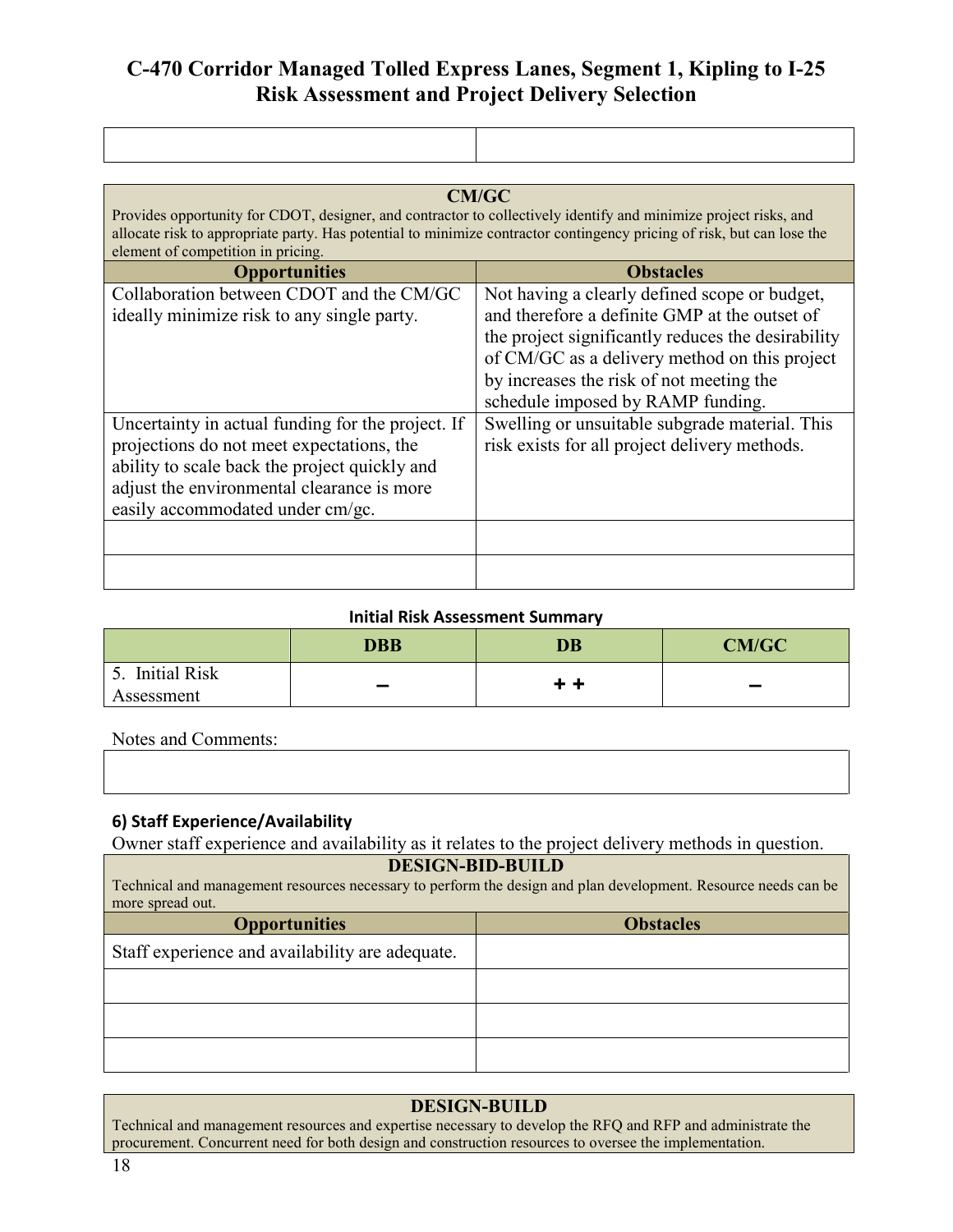| <b>Opportunities</b>                            | <b>Obstacles</b> |
|-------------------------------------------------|------------------|
| Staff experience and availability are adequate. |                  |
|                                                 |                  |
|                                                 |                  |
|                                                 |                  |

#### **CM/GC**

Strong, committed CDOT project management resources are important for success of the CM/GC process. Resource needs are similar to DBB except CDOT must coordinate CM's input with the project designer and be prepared for GMP negotiations.

| <b>Opportunities</b>            | <b>Obstacles</b>             |
|---------------------------------|------------------------------|
| Staff availability is adequate. | Staff experience is limited. |
|                                 |                              |
|                                 |                              |
|                                 |                              |

#### **Staff Experience/Availability Summary**

|                                      | <b>DBB</b> | DB | <b>CM/GC</b> |
|--------------------------------------|------------|----|--------------|
| 6. Staff Experience/<br>Availability |            |    |              |

Notes and Comments:

### **7) Level of Oversight and Control**

Level of oversight involves the amount of agency staff required to monitor the design or construction, and amount of agency control over the delivery process

| <b>DESIGN-BID-BUILD</b>                      |  |
|----------------------------------------------|--|
|                                              |  |
| <b>Obstacles</b>                             |  |
| In-house staff may be unavailable for design |  |
| and/or construction management.              |  |
|                                              |  |
|                                              |  |
|                                              |  |
|                                              |  |
|                                              |  |
|                                              |  |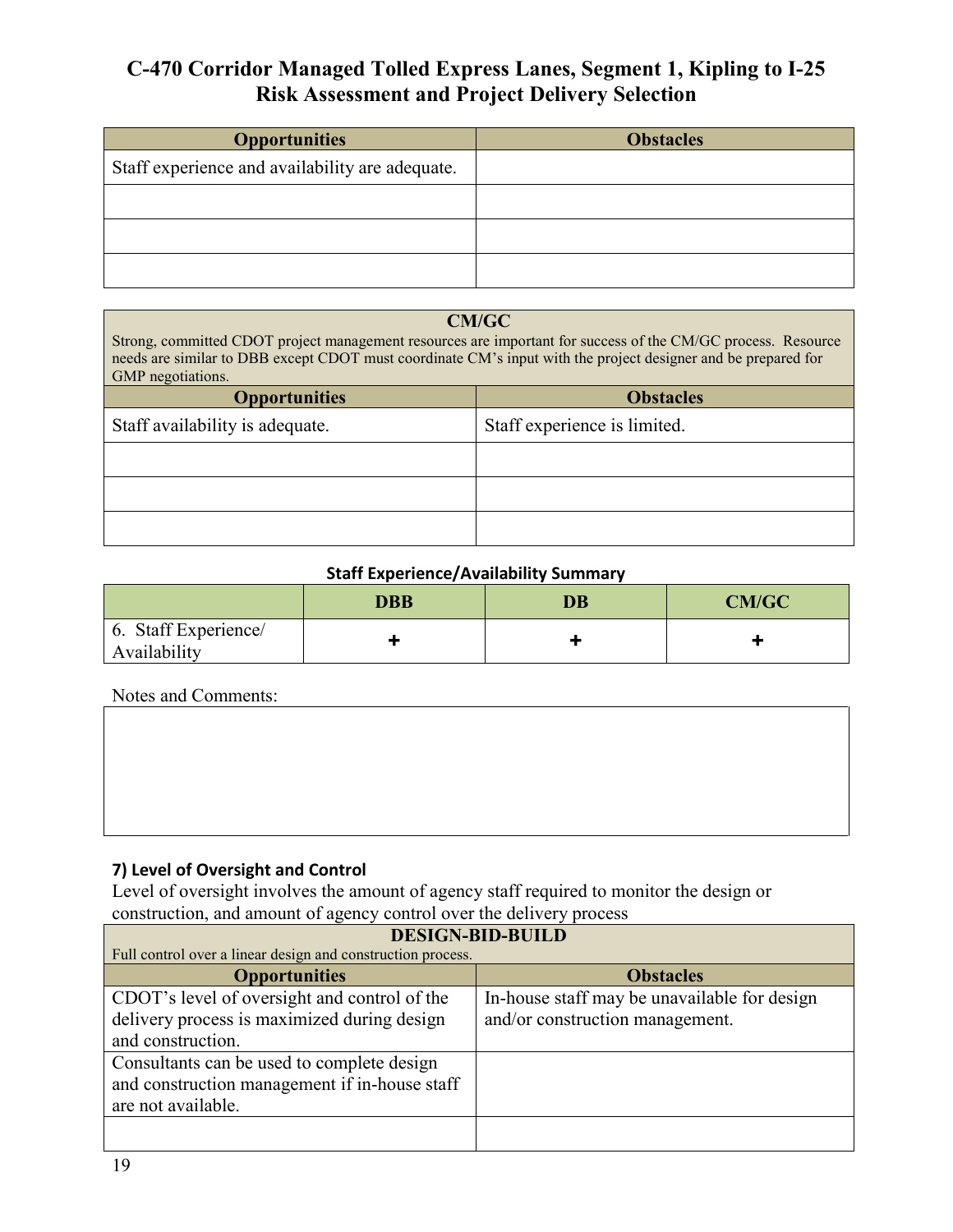| <b>DESIGN-BUILD</b>                                                                                              |                                              |  |
|------------------------------------------------------------------------------------------------------------------|----------------------------------------------|--|
| Less control over the design (design desires must be written into the RFP contract requirements). Generally less |                                              |  |
| control over the construction process (design-builder often has QA responsibilities).                            |                                              |  |
| <b>Opportunities</b><br><b>Obstacles</b>                                                                         |                                              |  |
| The number of staff required is similar to                                                                       | CDOT has less control in modifying design    |  |
| Design Bid Build, but the amount of work                                                                         | elements during final design as they must be |  |
| specified in the RFP documents.<br>required to complete design is less.                                          |                                              |  |
| The design-build team can provide whatever                                                                       | Level of CDOT control over QA/QC depends     |  |
| staff is required to design and construct the                                                                    | on the methods implemented by the design-    |  |
| project.                                                                                                         | build team.                                  |  |
|                                                                                                                  |                                              |  |
|                                                                                                                  |                                              |  |
|                                                                                                                  |                                              |  |
|                                                                                                                  |                                              |  |

### CM/GC

Most control by CDOT over both the design, and construction, and control over a collaborative owner/designer/contractor project team

| <b>Opportunities</b>                    | <b>Obstacles</b>                         |
|-----------------------------------------|------------------------------------------|
| CDOT has more control of the design and | CDOT has less control of the design and  |
| construction than with design build.    | construction than with design-bid-build. |
|                                         |                                          |
|                                         |                                          |
|                                         |                                          |
|                                         |                                          |
|                                         |                                          |

### **Level of Oversight and Control Summary**

|                                      | <b>DBB</b> | DB | <b>CM/GC</b> |
|--------------------------------------|------------|----|--------------|
| 7. Level of Oversight<br>and Control | . .        |    |              |

### Notes and Comments: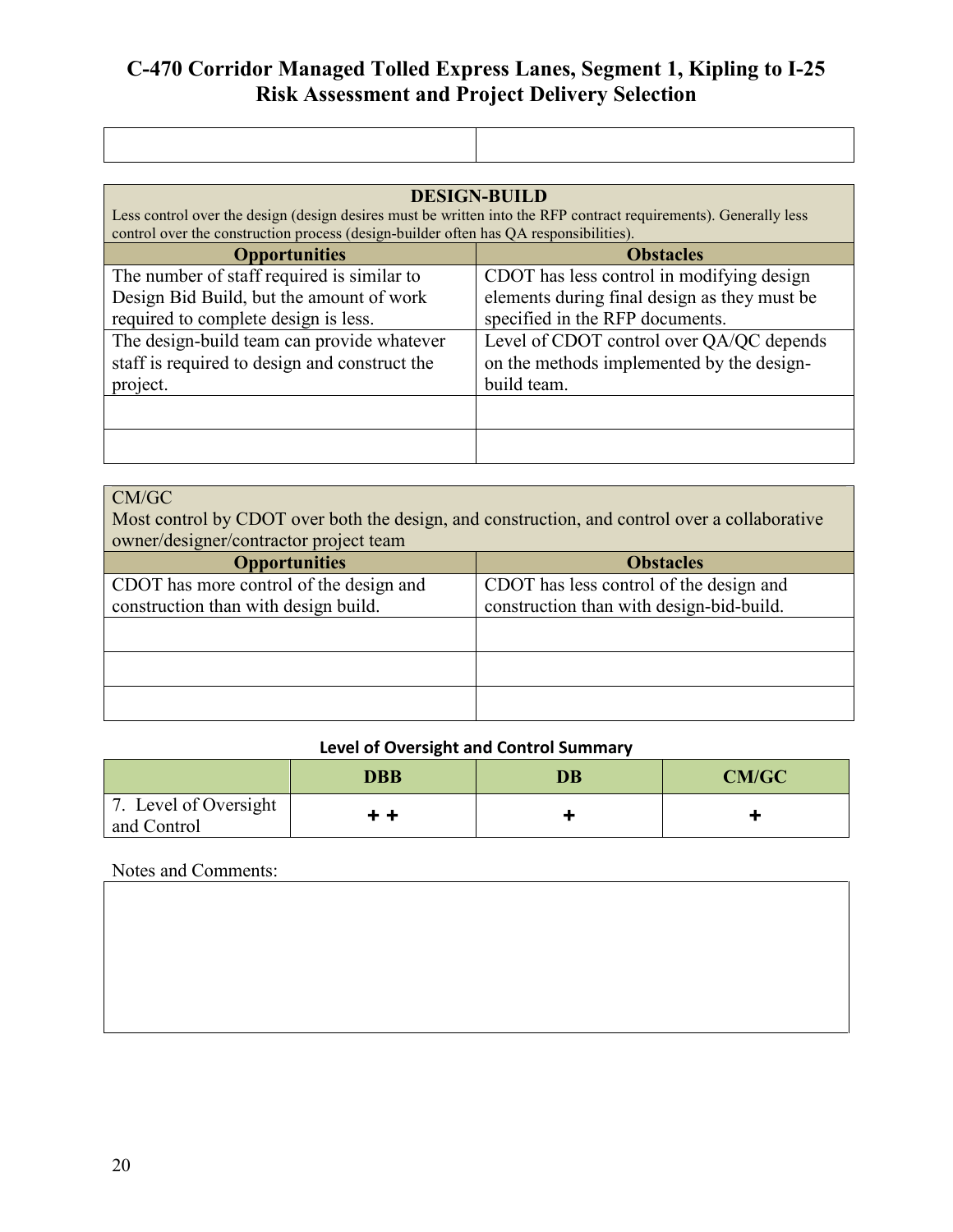### **8) Competition and Contractor Experience**

Competition and availability refers to the level of competition, experience and availability in the market place and its capacity for the project.

| <b>DESIGN-BID-BUILD</b>                                                                                         |                                                                                                                                        |  |
|-----------------------------------------------------------------------------------------------------------------|----------------------------------------------------------------------------------------------------------------------------------------|--|
| High level of competition, but GC selection is based solely on low price. High level of marketplace experience. |                                                                                                                                        |  |
| <b>Opportunities</b>                                                                                            | <b>Obstacles</b>                                                                                                                       |  |
| Competition is optimized for construction<br>contractor selection.                                              | As the contractor is selected by the lowest bid<br>without regard to ability and previous work,<br>quality of construction may suffer. |  |
| If design is done by a consultant, competition                                                                  |                                                                                                                                        |  |
| is included in the design process.                                                                              |                                                                                                                                        |  |
| Design-bid-build is by far the most common                                                                      |                                                                                                                                        |  |
| project delivery method. Everyone has the                                                                       |                                                                                                                                        |  |
| most experience with this method.                                                                               |                                                                                                                                        |  |
|                                                                                                                 |                                                                                                                                        |  |

| <b>DESIGN-BUILD</b><br>Allows for a balance of price and non-price factors in the selection process. Medium level of marketplace experience. |                                              |  |
|----------------------------------------------------------------------------------------------------------------------------------------------|----------------------------------------------|--|
| Opportunities                                                                                                                                | <b>Obstacles</b>                             |  |
| Competition is included in the design and                                                                                                    | Less contractor experience than with design- |  |
| construction process                                                                                                                         | bid-build                                    |  |
| More experience for CDOT and                                                                                                                 |                                              |  |
| designer/contractor teams than CM/GC                                                                                                         |                                              |  |
|                                                                                                                                              |                                              |  |
|                                                                                                                                              |                                              |  |

| <b>CM/GC</b><br>Allows for the selection of the single most qualified contractor, but GMP can limit price competition. Low level of |                                                                                                    |
|-------------------------------------------------------------------------------------------------------------------------------------|----------------------------------------------------------------------------------------------------|
| marketplace experience.                                                                                                             |                                                                                                    |
| Opportunities                                                                                                                       | <b>Obstacles</b>                                                                                   |
| Selection of CM/GC team is based on<br>qualifications and competition between<br>proposing teams.                                   | This project delivery method has the least<br>experience for CDOT and designer/contractor<br>teams |
|                                                                                                                                     |                                                                                                    |
|                                                                                                                                     |                                                                                                    |
|                                                                                                                                     |                                                                                                    |

### **Competition and Contractor Experience Summary**

|                                                    | <b>DBB</b> | $\overline{\text{DB}}$ | CM/GC |
|----------------------------------------------------|------------|------------------------|-------|
| 8. Competition and<br><b>Contractor Experience</b> |            |                        |       |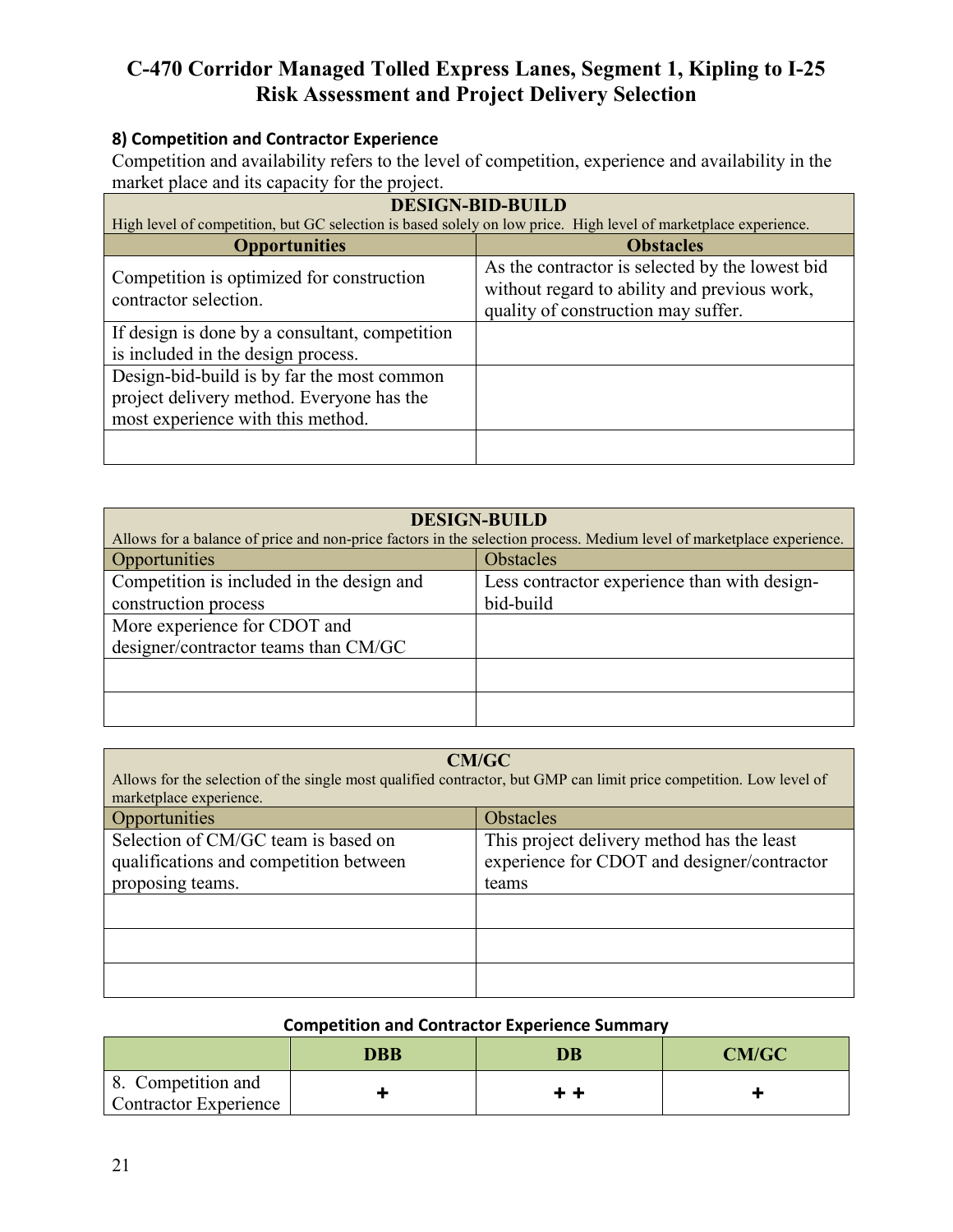Notes and Comments: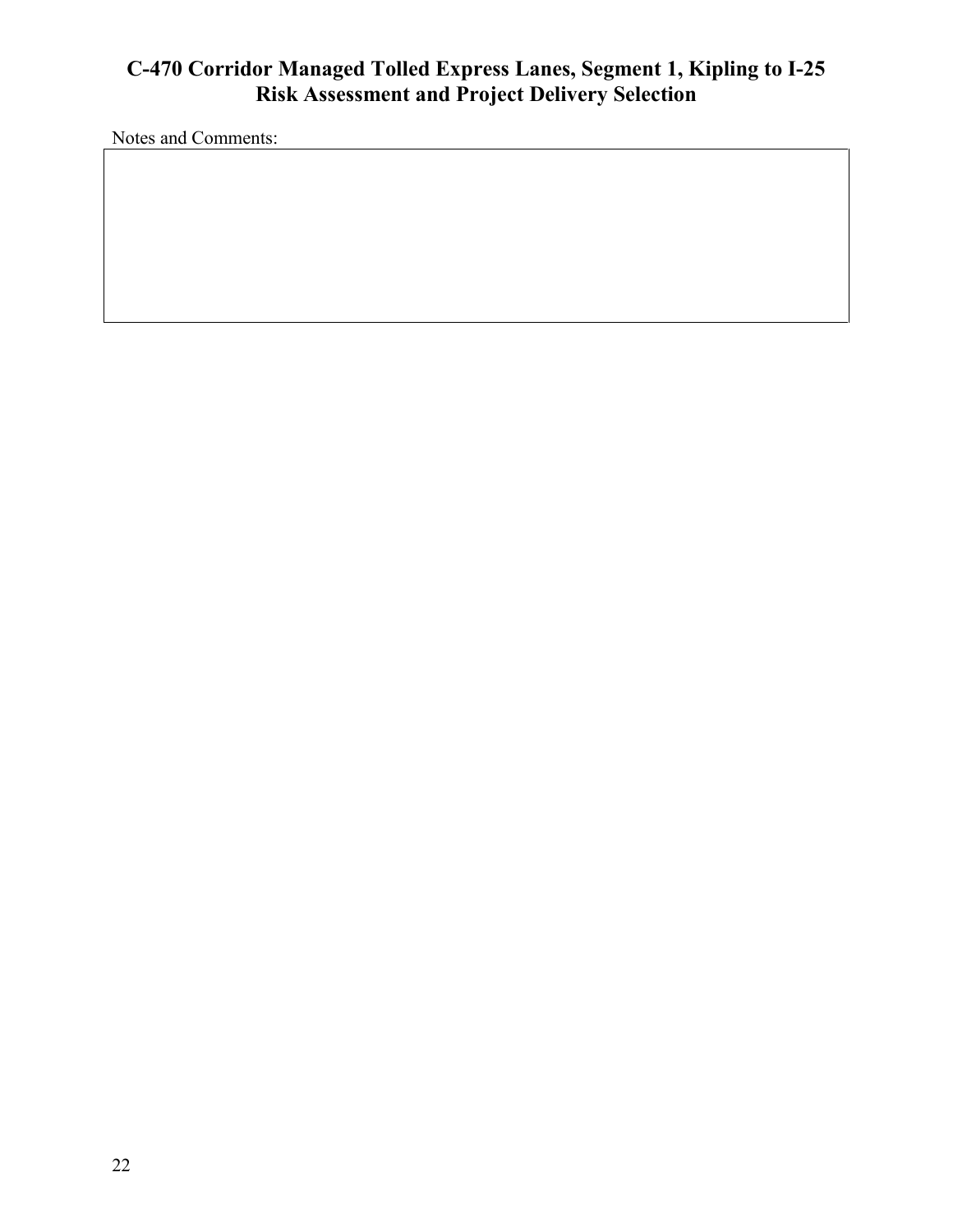## **APPENDIX**

# **Opportunity and Obstacle Checklists**

## **(With Project Risk Assessment Discussion and Checklists)**

### **1) Delivery Schedule Checklist**

| <b>DESIGN-BID-BUILD</b>                                                                                                                                                                                                                                |                                                                                                                                                                                                                                                      |  |
|--------------------------------------------------------------------------------------------------------------------------------------------------------------------------------------------------------------------------------------------------------|------------------------------------------------------------------------------------------------------------------------------------------------------------------------------------------------------------------------------------------------------|--|
| Opportunities                                                                                                                                                                                                                                          | <b>Obstacles</b>                                                                                                                                                                                                                                     |  |
| Schedule is more predictable and more<br>manageable                                                                                                                                                                                                    | Requires time to perform a linear design-bid-<br>construction process                                                                                                                                                                                |  |
| Milestones can be easier to define<br>Projects can more easily be "shelved"<br>Shortest procurement period<br>Elements of design can be advanced prior to<br>permitting, construction, etc.<br>Time to communicate/discuss design with<br>stakeholders | Design and construction schedules can be<br>⊓<br>unrealistic due to lack industry input<br>Errors in design lead to change orders and<br>□<br>schedule delays<br>Low bid selection may lead to potential delays<br>ο.<br>and other adverse outcomes. |  |

|        | <b>DESIGN-BUILD</b>                               |   |                                                |
|--------|---------------------------------------------------|---|------------------------------------------------|
|        | Opportunities                                     |   | <b>Obstacles</b>                               |
| $\Box$ | Potential to accelerate schedule through parallel |   | Request for proposal development and           |
|        | design-build process                              |   | procurement can be intensive                   |
| ⊓      | Shifting schedule risk to DB team                 |   | Undefined events or conditions found after     |
| ⊓      | Encumbers construction funds more quickly         |   | procurement, but during design can impact      |
| П      | Industry input into design and schedule           |   | schedule and cost                              |
| $\Box$ | Fewer chances for disputes between agency and     | σ | Time required to define technical requirements |
|        | design-builders                                   |   | and expectations through RFP development can   |
| ⊓      | More efficient procurement of long-lead items     |   | be intensive                                   |
| Ω      | Ability to start construction before entire       |   | Time required to gain acceptance of quality    |
|        | design, ROW, etc. is complete (i.e., phased       |   | program                                        |
|        | design)                                           |   | Requires agency and stakeholder commitments    |
| $\Box$ | Allows innovation in resource loading and         |   | to an expeditious review of design             |
|        | scheduling by DB team                             |   |                                                |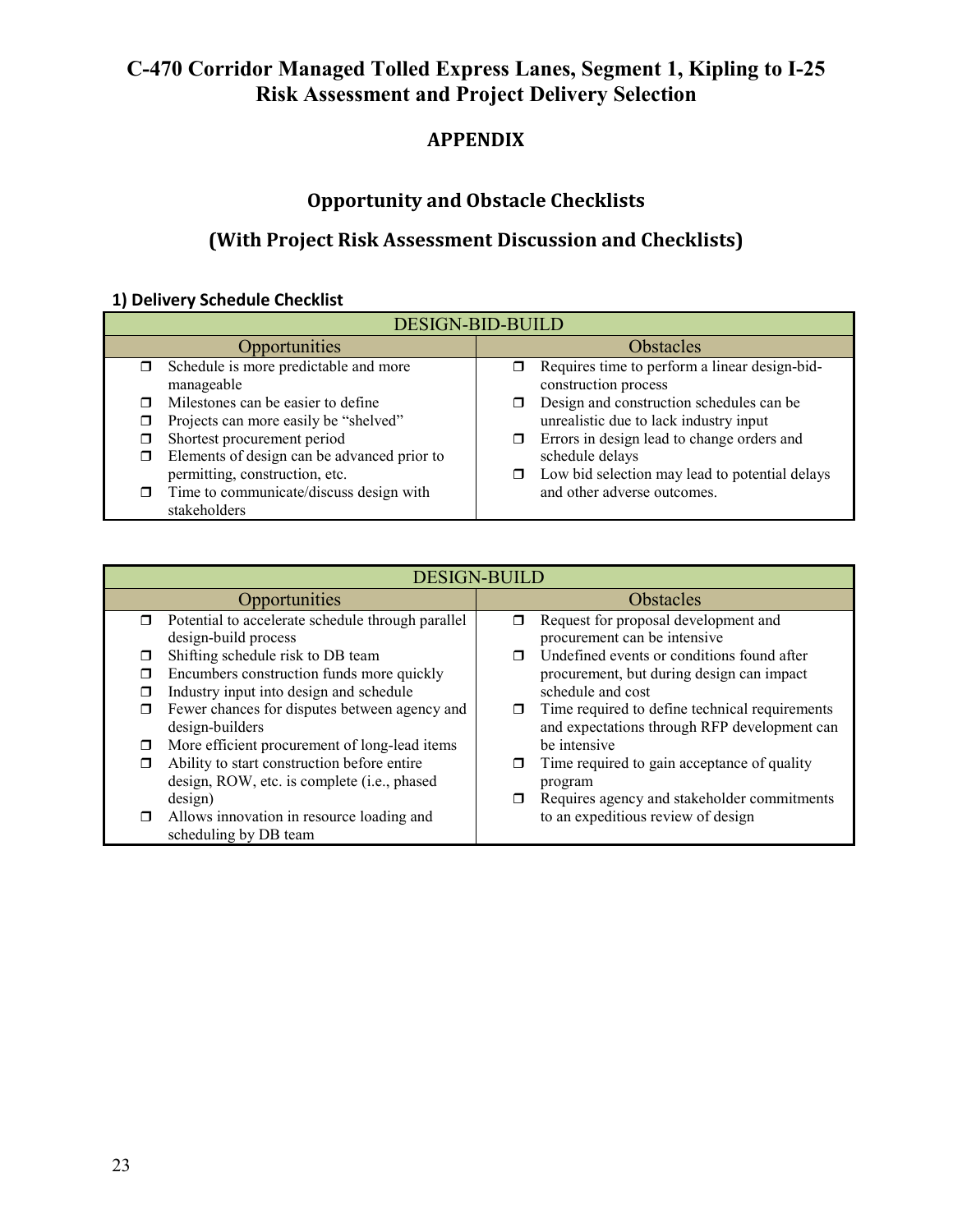|   | CM/GC                                            |        |                                                  |
|---|--------------------------------------------------|--------|--------------------------------------------------|
|   | Opportunities                                    |        | <b>Obstacles</b>                                 |
| □ | Ability to start construction before entire      | Ω.     | Potential for not reaching GMP and substantially |
|   | design, ROW, etc. is complete (i.e., phased      |        | delaying schedule                                |
|   | design)                                          | $\Box$ | GMP negotiation can delay the schedule           |
| ◻ | More efficient procurement of long-lead items    |        | Designer-contractor-agency disagreements can     |
| π | Early identification and resolution of design    |        | add delays                                       |
|   | and construction issues (e.g., utility, ROW, and | σ      | Strong agency management is required to          |
|   | earthwork)                                       |        | control schedule                                 |
| σ | Can provide a shorter procurement schedule       |        |                                                  |
|   | than DB                                          |        |                                                  |
| □ | Team involvement for schedule optimization       |        |                                                  |
| ◘ | Continuous constructability review and VE        |        |                                                  |
| σ | Maintenance of Traffic improves with             |        |                                                  |
|   | contractor inputs                                |        |                                                  |
| σ | Contractor input for phasing, constructability   |        |                                                  |
|   | and traffic control may reduce overall schedule  |        |                                                  |

# **2) Project Complexity & Innovation Checklist**

| <b>DESIGN-BID-BUILD</b>                          |                                                     |  |
|--------------------------------------------------|-----------------------------------------------------|--|
| Opportunities                                    | <b>Obstacles</b>                                    |  |
| $\Box$ CDOT can have more control of design of   |                                                     |  |
| complex projects                                 | Innovations can add cost or time and restrain       |  |
| CDOT& consultant expertise can select            | contractor's benefits                               |  |
| innovation independently of contractor abilities | No contractor input to optimize costs<br>□          |  |
| Opportunities for value engineering studies      | Limited flexibility for integrated design and<br>σ  |  |
| during design, more time for design solutions    | construction solutions (limited to                  |  |
| Aids in consistency and maintainability          | constructability)                                   |  |
| Full control in selection of design expertise    | Difficult to assess construction time and cost<br>Π |  |
| Complex design can be resolved and               | due to innovation                                   |  |
| competitively bid                                |                                                     |  |

|        | <b>DESIGN-BUILD</b>                                                                         |   |                                                                                                    |
|--------|---------------------------------------------------------------------------------------------|---|----------------------------------------------------------------------------------------------------|
|        | Opportunities                                                                               |   | <b>Obstacles</b>                                                                                   |
| $\Box$ | Designer and contractor collaborate to optimize<br>means and methods and enhance innovation | σ | Requires desired solutions to complex designs to<br>be well defined through technical requirements |
|        | Opportunity for innovation through draft RFP,                                               |   | (difficult to do)                                                                                  |
|        | best value and ATC processes                                                                |   | Qualitative designs are difficult to define                                                        |
| $\Box$ | Can use best-value procurement to select                                                    |   | (example. aesthetics)                                                                              |
|        | design-builder with best qualifications                                                     |   | Risk of time or cost constraints on designer                                                       |
|        | Constructability and VE inherent in process                                                 |   | inhibiting innovation                                                                              |
|        | Early team integration                                                                      |   | Some design solutions might be too innovative                                                      |
|        | Sole point of responsibility                                                                |   | or unacceptable                                                                                    |
|        |                                                                                             |   | Quality assurance for innovative processes are                                                     |
|        |                                                                                             |   | difficult to define in RFP                                                                         |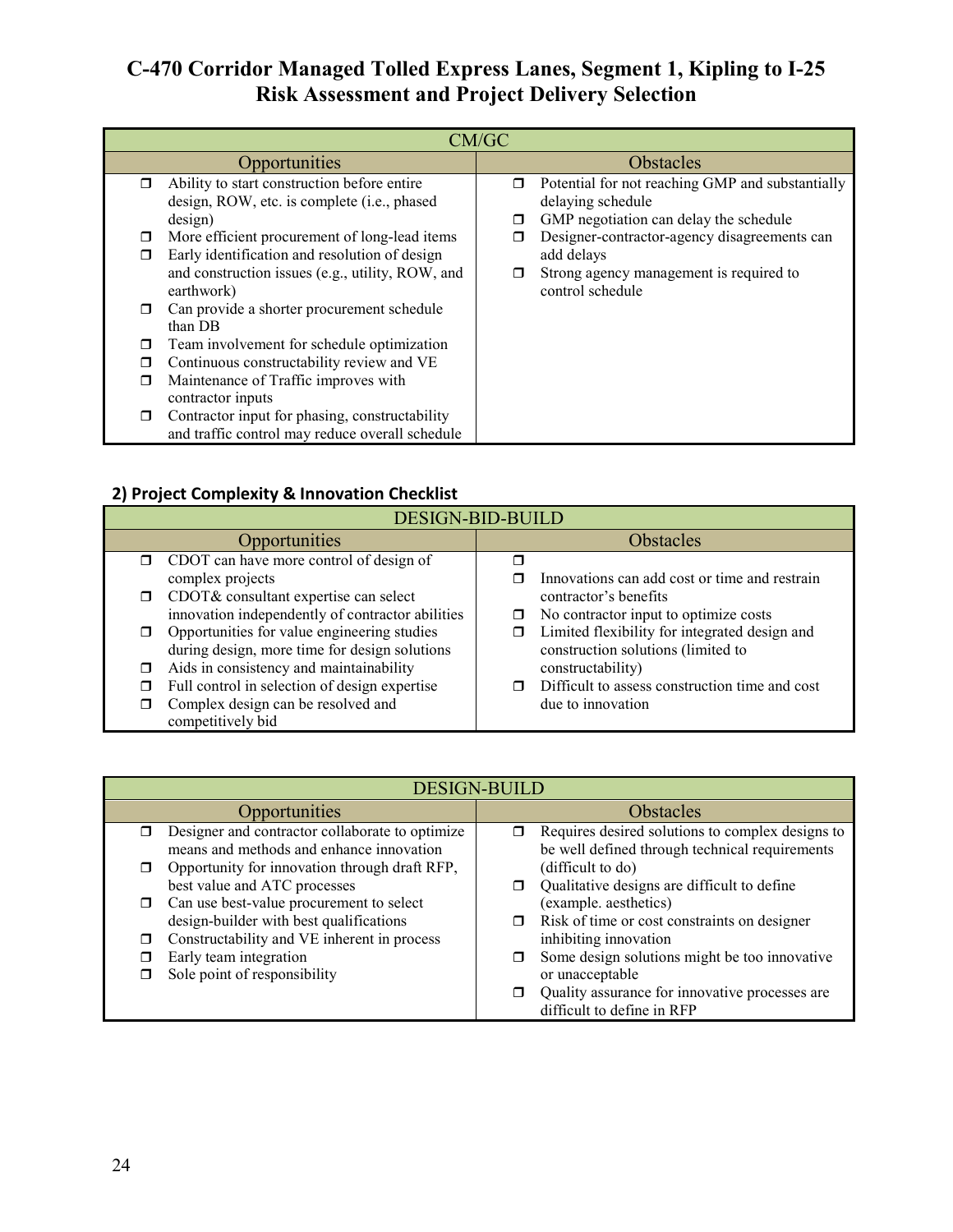|        | CM/GC                                            |   |                                                 |
|--------|--------------------------------------------------|---|-------------------------------------------------|
|        | <b>Opportunities</b>                             |   | <b>Obstacles</b>                                |
|        | Highly innovative process through 3 party        | □ | Process depends on designer/CM relationship     |
|        | collaboration                                    |   | No contractual relationship between             |
|        | Allows for owner control of a                    |   | designer/CM                                     |
|        | designer/contractor process for developing       |   | Innovations can add cost or time                |
|        | innovative solutions                             |   | Scope additions can be difficult to manage      |
| $\Box$ | Allows for an independent selection of the best  |   | Preconstruction services fees for contractor    |
|        | qualified designer and best qualified contractor |   | involvement                                     |
| $\Box$ | VE inherent in process and enhanced              |   | Cost competitiveness - single source negotiated |
|        | constructability                                 |   | <b>GMP</b>                                      |
|        | Risk of innovation can be better defined and     |   |                                                 |
|        | minimized and allocated                          |   |                                                 |
|        | Can take to market for bidding as contingency    |   |                                                 |

## **3) Level of Design Checklist**

| <b>DESIGN-BID-BUILD</b>                                                                                                                                                                                                                                                                                                                            |                                                                                                                                                                                                                                                                                     |  |
|----------------------------------------------------------------------------------------------------------------------------------------------------------------------------------------------------------------------------------------------------------------------------------------------------------------------------------------------------|-------------------------------------------------------------------------------------------------------------------------------------------------------------------------------------------------------------------------------------------------------------------------------------|--|
| <b>Opportunities</b>                                                                                                                                                                                                                                                                                                                               | <b>Obstacles</b>                                                                                                                                                                                                                                                                    |  |
| 100% design by owner<br>Agency has complete control over the design<br>□<br>(can be beneficial when there is one specific<br>solution for a project)<br>Project/scope can be developed through design<br>□<br>The scope of the project is well defined through<br>⊓<br>complete plans and contract documents<br>Well-known process to the industry | Owner design errors can result in a higher<br>number of change orders, claims, etc.<br>Minimizes competitive innovation opportunities<br>Can reduce the level of constructability since the<br>⊓<br>contractor is not bought into the project until<br>after the design is complete |  |

| <b>DESIGN-BUILD</b>                                                                                                                            |                                                                                                                                         |  |
|------------------------------------------------------------------------------------------------------------------------------------------------|-----------------------------------------------------------------------------------------------------------------------------------------|--|
| <b>Opportunities</b>                                                                                                                           | <b>Obstacles</b>                                                                                                                        |  |
| Design advanced by the owner to level<br>necessary to precisely define the contract<br>requirements and properly allocate risk                 | Must have very clear definitions and<br>⊓<br>requirements in the RFP because it is the basis<br>for the contract                        |  |
| Does not require much design to be completed<br>before awarding project to the design-builder                                                  | If design is too far advanced it will limit the<br>$\Box$<br>advantages of design-build                                                 |  |
| (between $\sim 10\%$ - 30% complete)<br>Contractor involvement in early design, which<br>⊓                                                     | Potential for lacking or missing scope definition<br>$\Box$<br>if RFP not carefully developed                                           |  |
| improves constructability and innovation<br>Plans do not have to be as detailed because the<br>design-builder is bought into the project early | Over utilizing performance specifications to<br>$\Box$<br>enhance innovation can risk quality through<br>reduced technical requirements |  |
| in the process and will accept design<br>responsibility                                                                                        | Less agency control over the design<br>Can create project less standardized designs<br>across agency as a whole                         |  |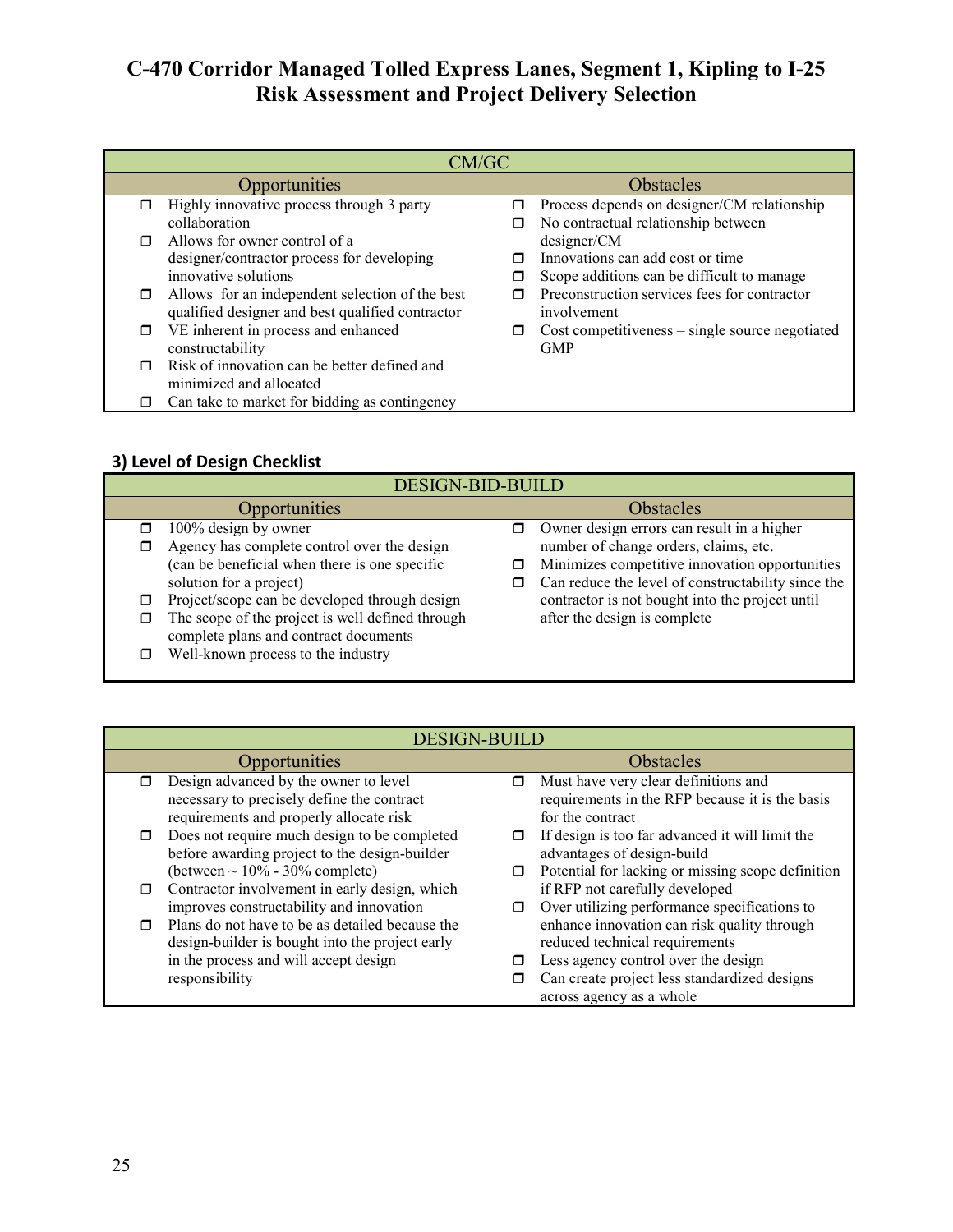| CM/GC                                                                                                                                                                                                                                       |  |  |
|---------------------------------------------------------------------------------------------------------------------------------------------------------------------------------------------------------------------------------------------|--|--|
| <b>Obstacles</b>                                                                                                                                                                                                                            |  |  |
| Teaming and communicating concerning design<br>can cause disputes<br>Three party process can slow progression of<br>design<br>If design is too far advanced it will limit the<br>advantages of CMGC or could require design<br>backtracking |  |  |
|                                                                                                                                                                                                                                             |  |  |

## **4) Cost Checklist**

| <b>DESIGN-BID-BUILD</b>                                                                                                                                                                                                       |                                                                                                                                                                                                                                                                                                              |  |
|-------------------------------------------------------------------------------------------------------------------------------------------------------------------------------------------------------------------------------|--------------------------------------------------------------------------------------------------------------------------------------------------------------------------------------------------------------------------------------------------------------------------------------------------------------|--|
| Opportunities                                                                                                                                                                                                                 | <b>Obstacles</b>                                                                                                                                                                                                                                                                                             |  |
| Competitive bidding provides a low cost<br>σ.<br>construction to a fully defined scope of work<br>Increase certainty about cost estimates<br>⊓<br>Construction costs are contractually set before<br>⊓<br>construction begins | Cost accuracy is limited until design is<br>completed<br>Construction costs are not locked in until design<br>is 100% complete.<br>Cost reductions due to contractor innovation and<br>constructability is difficult to obtain<br>More potential of cost change orders due to<br>owner design responsibility |  |

| <b>DESIGN-BUILD</b> |                                              |  |                                              |
|---------------------|----------------------------------------------|--|----------------------------------------------|
|                     | Opportunities                                |  | <b>Obstacles</b>                             |
| ⊓                   | Contractor input into design should moderate |  |                                              |
|                     | cost                                         |  | Risks related to design-build, lump sum cost |
| □                   | Design-builder collaboration and ATCs can    |  | without 100% design complete, can compromise |
|                     | provide a cost-efficient response to project |  | financial success of the project.            |
|                     | goals                                        |  |                                              |
| □                   | Costs are contractually set early in design  |  |                                              |
|                     | process with design-build proposal           |  |                                              |
| ⊓                   | Allows a variable scope bid to match a fixed |  |                                              |
|                     | budget                                       |  |                                              |
| $\Box$              | Potential lower average cost growth          |  |                                              |
|                     | Funding can be obligated in a very short     |  |                                              |
|                     | timeframe                                    |  |                                              |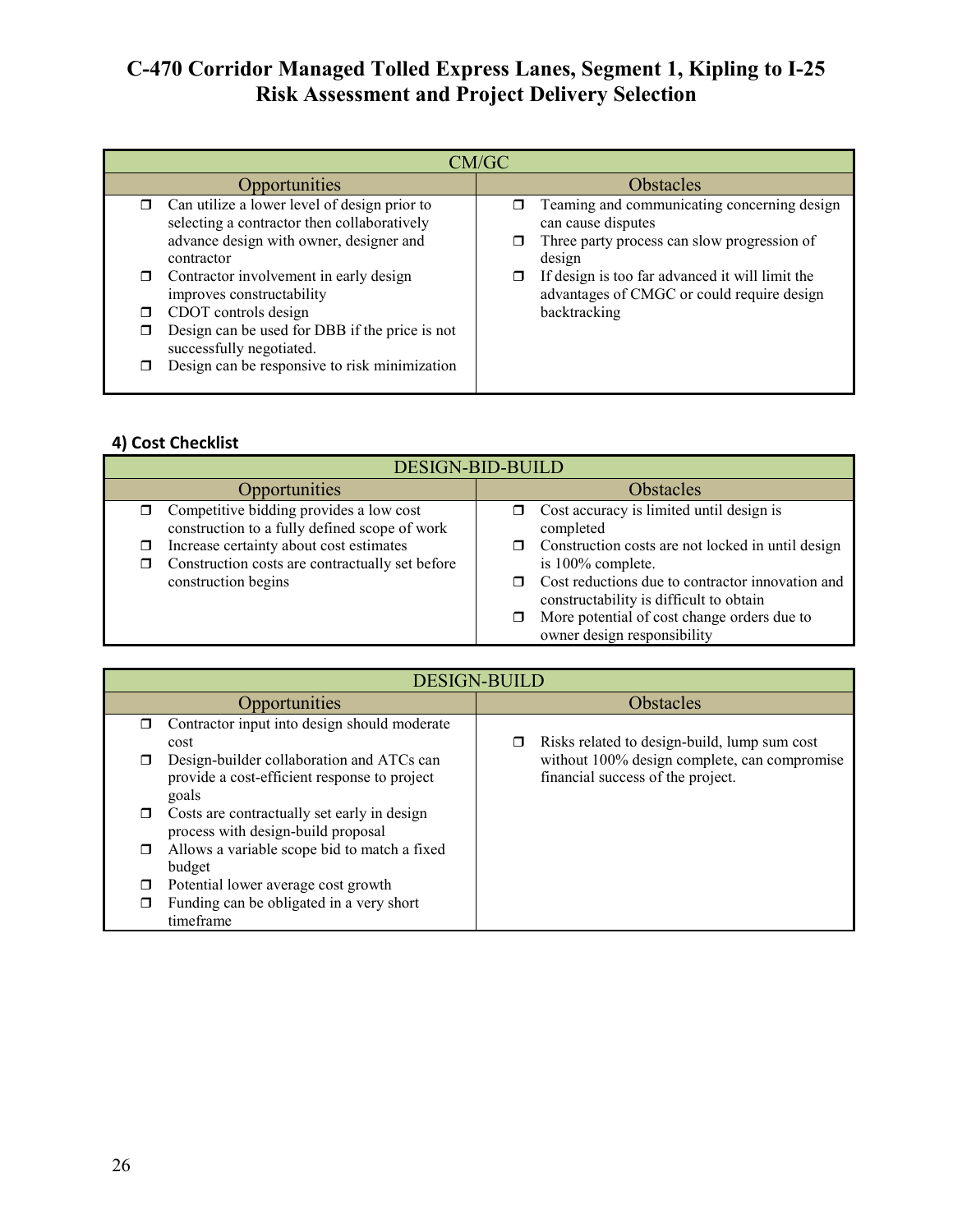|        | CM/GC                                                                                                 |           |                                                                                          |  |
|--------|-------------------------------------------------------------------------------------------------------|-----------|------------------------------------------------------------------------------------------|--|
|        | Opportunities                                                                                         | Obstacles |                                                                                          |  |
| ⊓      | Owner/designer/contractor collaboration to<br>reduce project risk can result in lowest project        |           | Non-competitive negotiated GMP introduces<br>price risk                                  |  |
|        | costs.                                                                                                | ⊓         | Difficulty in GMP negotiation introduces some                                            |  |
|        | Early contractor involvement can result in cost<br>savings through VE and constructability            |           | risk that GMP will not be successfully executed<br>requiring aborting the CM/GC process. |  |
| $\Box$ | Cost will be known earlier when compared to<br><b>DBB</b>                                             |           | Paying for contractors involvement in the design<br>phase may increase total cost        |  |
| $\Box$ | Integrated design/construction process can<br>provide a cost efficient strategies to project<br>goals |           |                                                                                          |  |
|        | Can provide a cost efficient response to the<br>project goals                                         |           |                                                                                          |  |

### **5) Initial Risk Assessment**

Three sets of risk assessment checklists are provided to assist in an initial risk assessment relative to the selection of the delivery method:

- **A. Typical CDOT Transportation Project Risks**
- **B. General Project Risks Checklist**
- **C. Opportunities/Obstacles Checklist (relative to each delivery method)**

It is important to recognize that the initial risk assessment is to only ensure the selected delivery method can properly address the project risks. A more detailed level of risk assessment should be performed concurrently with the development of the procurement documents to ensure that project risks are properly allocated, managed, and minimized through the procurement and implementation of the project.

### *A. TYPICAL CDOT TRANSPORTATION PROJECT RISKS*

Following is a list of project risks that are frequently encountered on CDOT transportation projects and a discussion on how the risks are resolved through the different delivery methods.

**A.1: Site Conditions and Investigations** How unknown site conditions are resolved. For additional information on site conditions, refer to 23 CFR 635.109(a) at the following link: http://ecfr.gpoaccess.gov/cgi/t/text/text-

idx?c=ecfr&sid=91468e48c87a547c3497a5c19d640172&rgn=div5&view=text&node=23:1.0.1. 7.23&idno=23#23:1.0.1.7.23.1.1.9)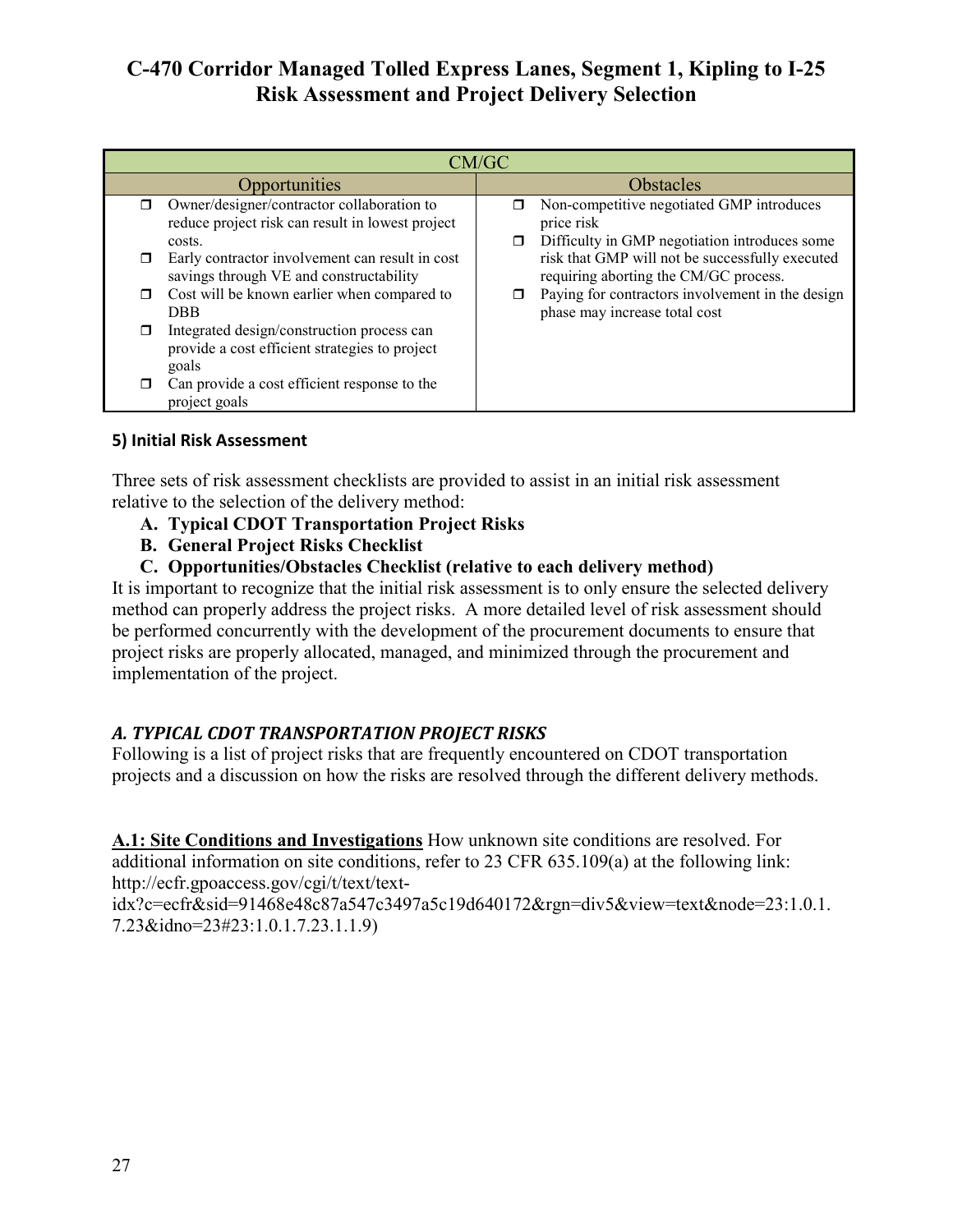#### **DESIGN-BID-BUILD**

Site condition risks are generally best identified and mitigated during the design process prior to procurement to minimize the potential for change orders and claims when the schedule allows.

#### **DESIGN-BUILD**

Certain site condition responsibilities can be allocated to the design-builder provided they are well defined and associated third party approval processes are well defined. Caution should be used as unreasonable allocation of site condition risk will result in high contingencies during bidding. CDOT should perform site investigations in advance of procurement to define conditions and avoid duplication of effort by proposers. At a minimum CDOT should perform the following investigations:

- 1) Basic design surveys
- 2) Hazardous materials investigations to characterize the nature of soil and groundwater contamination
- 3) Geotechnical baseline report to allow design-builders to perform proposal design without extensive additional geotechnical investigations

### **CM/GC**

CDOT, the designer, and the contractor can collectively assess site condition risks, identify the need to perform site investigations in order to reduce risks, and properly allocate risk prior to GMP.

#### **A.2: Utilities**

#### **DESIGN-BID-BUILD**

Utility risks are best allocated to CDOT, and mostly addressed prior to procurement to minimize potential for claims when the schedule allows.

#### **DESIGN-BUILD**

Utilities responsibilities need to be clearly defined in contract requirements, and appropriately allocated to both design-builder and CDOT:

*Private utilities (major electrical, gas, communication transmission facilities*): Need to define coordination and schedule risks as they are difficult for design-builder to price. Best to have utilities agreements before procurement. Note – by state regulation private utilities have schedule liability in design-build projects, but they need to be made aware of their responsibilities.

*Public Utilities*: Design and construction risks can be allocated to the design-builder, if properly incorporated into the contract requirements.

### **CM/GC**

Can utilize a lower level of design prior to contracting and joint collaboration of CDOT, designer, and contractor in the further development of the design.

#### **A.3: Railroads (if applicable)**

### **DESIGN-BID-BUILD**

Railroad risks are best resolved prior to procurement and relocation designs included in the project requirements when the schedule allows.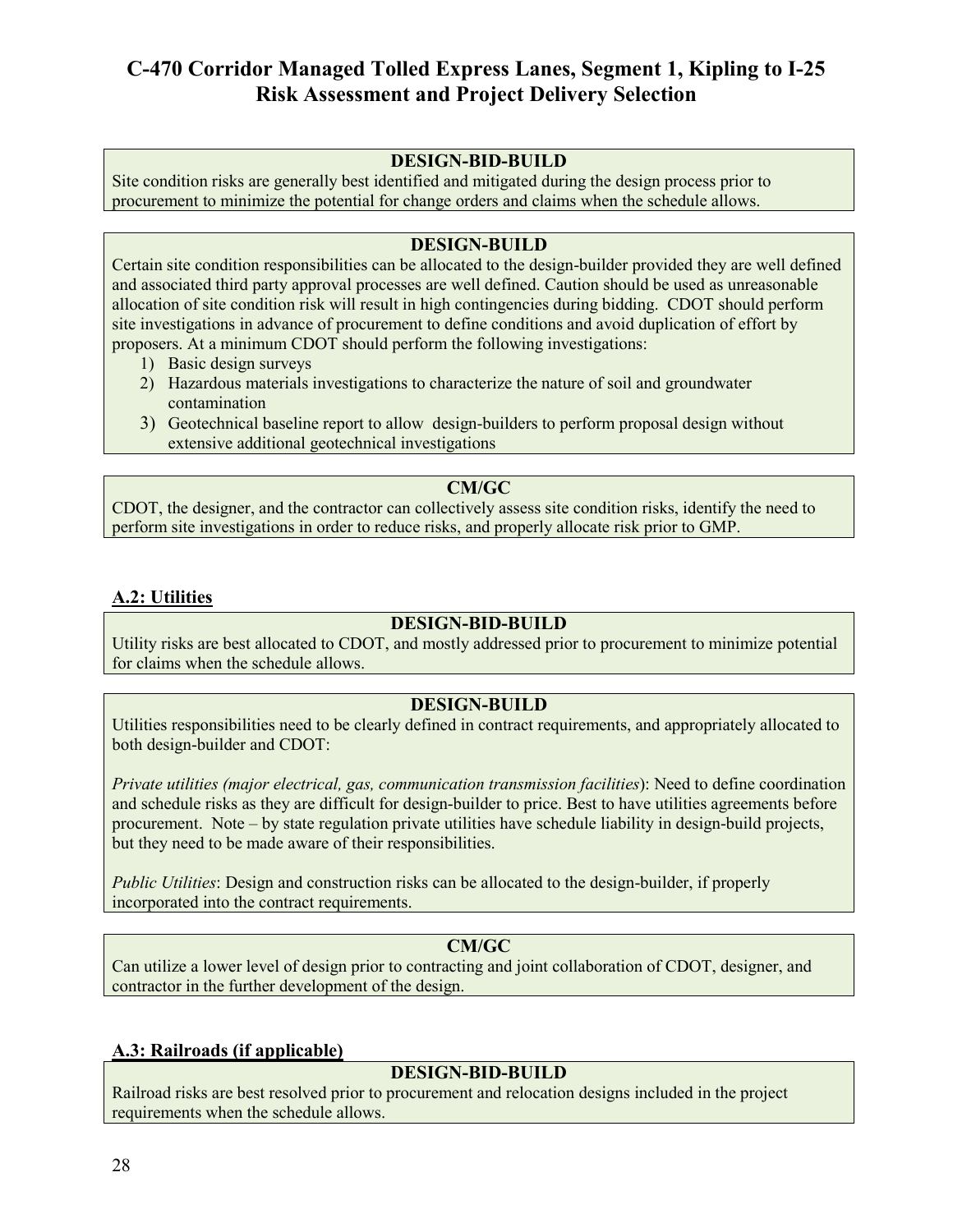### **DESIGN-BUILD**

Railroad coordination and schedule risks should be well understood to be properly allocated and are often best assumed by CDOT. Railroad design risks can be allocated to the designer if well defined. Best to obtain an agreement with railroad defining responsibilities prior to procurement

#### **CM/GC**

Railroad impacts and processes can be resolved collaboratively by CDOT, designer, and contractor. A lengthy resolution process can delay the GMP negotiations.

#### **A.4: Drainage/Water Quality Best Management Practices (construction and permanent)**

Both drainage and water quality often involve third party coordination that needs to be carefully assessed with regard to risk allocation. Water quality in particular is not currently well defined, complicating the development of technical requirements for projects. Important questions to assess:

1) Do criteria exist for compatibility with third party offsite system (such as an OSP (Outfall System Plan))?

2) Is there an existing cross-drainage undersized by CDOT Criteria?

3) Can water quality requirements be precisely defined? Is right-of-way adequate?

#### **DESIGN-BID-BUILD**

Drainage and water quality risks are best designed prior to procurement to minimize potential for claims when the schedule allows.

#### **DESIGN-BUILD**

Generally, CDOT is in the best position to manage the risks associated with third party approvals regarding compatibility with offsite systems, and should pursue agreements to define requirements for the design-builder.

#### **CM/GC**

CDOT, the designer, and the contractor can collectively assess drainage risks and coordination and approval requirements, and minimize and define requirements and allocate risks prior to GMP.

**A.5: Environmental**: Meeting environmental document commitments, (noise, 4(f) and historic, wetlands, endangered species, etc.)

#### **DESIGN-BID-BUILD**

Risk is best mitigated through design prior to procurement when the schedule allows.

#### **DESIGN-BUILD**

Certain environmental approvals and processes that can be fully defined can be allocated to the designbuilder. Agreements or MOUs with approval agencies prior to procurement is best to minimize risks.

#### **CM/GC**

Environmental risks and responsibilities can be collectively identified, minimized, and allocated by CDOT, the designer, and the contractor prior to GMP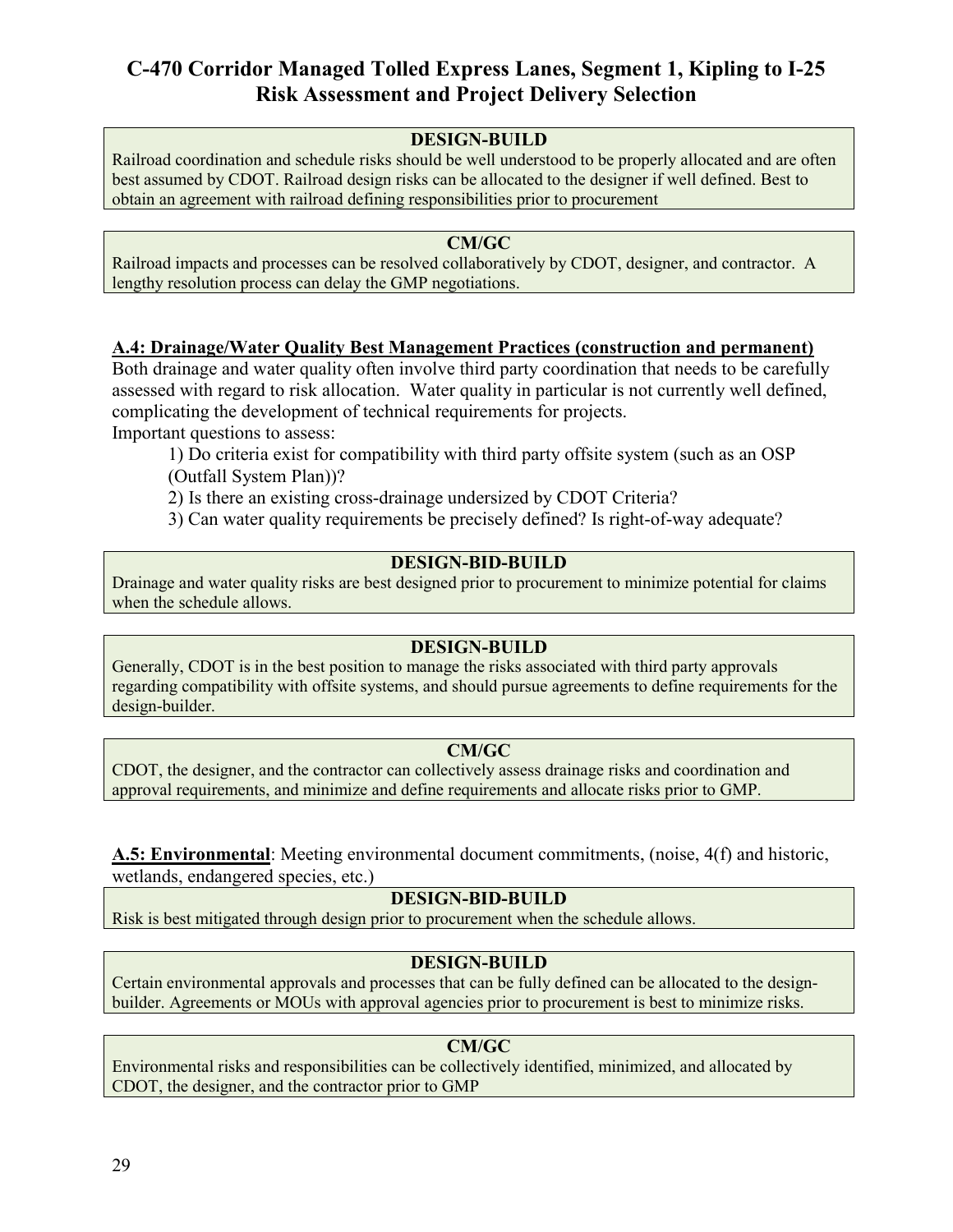**A.6: Third Party Involvement:** Timeliness and impact of third party involvement (funding partners, adjacent municipalities, adjacent property owners, project stakeholders, FHWA, PUC)

### **DESIGN-BID-BUILD**

Third party risk is best mitigated through design process prior to procurement to minimize potential for change orders and claims when the schedule allows.

#### **DESIGN-BUILD**

Third party approvals and processes that can be fully defined can be allocated to the design-builder. Agreements or MOUs with approval agencies prior to procurement is best to minimize risks.

**CM/GC**

Third party approvals can be resolved collaboratively by CDOT, designer, and contractor.

#### *B. GENERAL PROJECT RISK CHECKLIST (items to consider when assessing risk)*

| <b>Environmental Risks</b>                                                                                                                                                                                                                                                                                                                                                                                        | <b>External Risks</b>                                                                                                                                                                                                                                                                                                                                                                                                                            |
|-------------------------------------------------------------------------------------------------------------------------------------------------------------------------------------------------------------------------------------------------------------------------------------------------------------------------------------------------------------------------------------------------------------------|--------------------------------------------------------------------------------------------------------------------------------------------------------------------------------------------------------------------------------------------------------------------------------------------------------------------------------------------------------------------------------------------------------------------------------------------------|
| Delay in review of environmental<br>$\Box$<br>documentation<br>Challenge in appropriate environmental<br>$\Box$<br>documentation<br>Defined and non-defined hazardous waste<br>$\Box$<br>Environmental regulation changes<br>0<br>Environmental impact statement (EIS) required<br>$\Box$<br>NEPA/ 404 Merger Process required<br>$\Box$<br>Environmental analysis on new alignments<br>$\Box$<br>required        | Stakeholders request late changes<br>σ.<br>Influential stakeholders request additional needs<br>$\Box$<br>to serve their own commercial purposes<br>Local communities pose objections<br>$\Box$<br>Community relations<br>$\Box$<br>Conformance with regulations/guidelines/<br>$\Box$<br>design criteria<br>Intergovernmental agreements and jurisdiction<br>$\Box$                                                                             |
| <b>Third-Party Risks</b>                                                                                                                                                                                                                                                                                                                                                                                          | <b>Geotechnical and Hazmat Risks</b>                                                                                                                                                                                                                                                                                                                                                                                                             |
| Unforeseen delays due to utility owner and<br>□<br>third-party<br>Encounter unexpected utilities during<br>$\Box$<br>construction<br>Cost sharing with utilities not as planned<br>$\Box$<br>Utility integration with project not as planned<br>$\Box$<br>Third-party delays during construction<br>$\Box$<br>Coordination with other projects<br>$\Box$<br>Coordination with other government agencies<br>$\Box$ | Unexpected geotechnical issues<br>Π.<br>Surveys late and/or in error<br>ο.<br>Hazardous waste site analysis incomplete or in<br>$\Box$<br>error<br>Inadequate geotechnical investigations<br>$\Box$<br>Adverse groundwater conditions<br>$\Box$<br>Other general geotechnical risks<br>$\Box$                                                                                                                                                    |
| Right-of-Way/ Real Estate Risks                                                                                                                                                                                                                                                                                                                                                                                   | Design Risks                                                                                                                                                                                                                                                                                                                                                                                                                                     |
| Railroad involvement<br>$\Box$<br>Objections to ROW appraisal take more time<br>$\Box$<br>and/or money<br>Excessive relocation or demolition<br>$\Box$<br>Acquisition ROW problems<br>$\Box$<br>Difficult or additional condemnation<br>$\Box$<br>Accelerating pace of development in project<br>$\Box$<br>corridor<br>Additional ROW purchase due to alignment<br>$\Box$<br>change                               | Design is incomplete/ Design exceptions<br>0<br>Scope definition is poor or incomplete<br>$\Box$<br>Project purpose and need are poorly defined<br>$\Box$<br>Communication breakdown with project team<br>$\Box$<br>Pressure to delivery project on an accelerated<br>σ.<br>schedule<br>Constructability of design issues<br>Project complexity (scope, schedule, objectives,<br>$\Box$<br>cost, and deliverables are not clearly<br>understood) |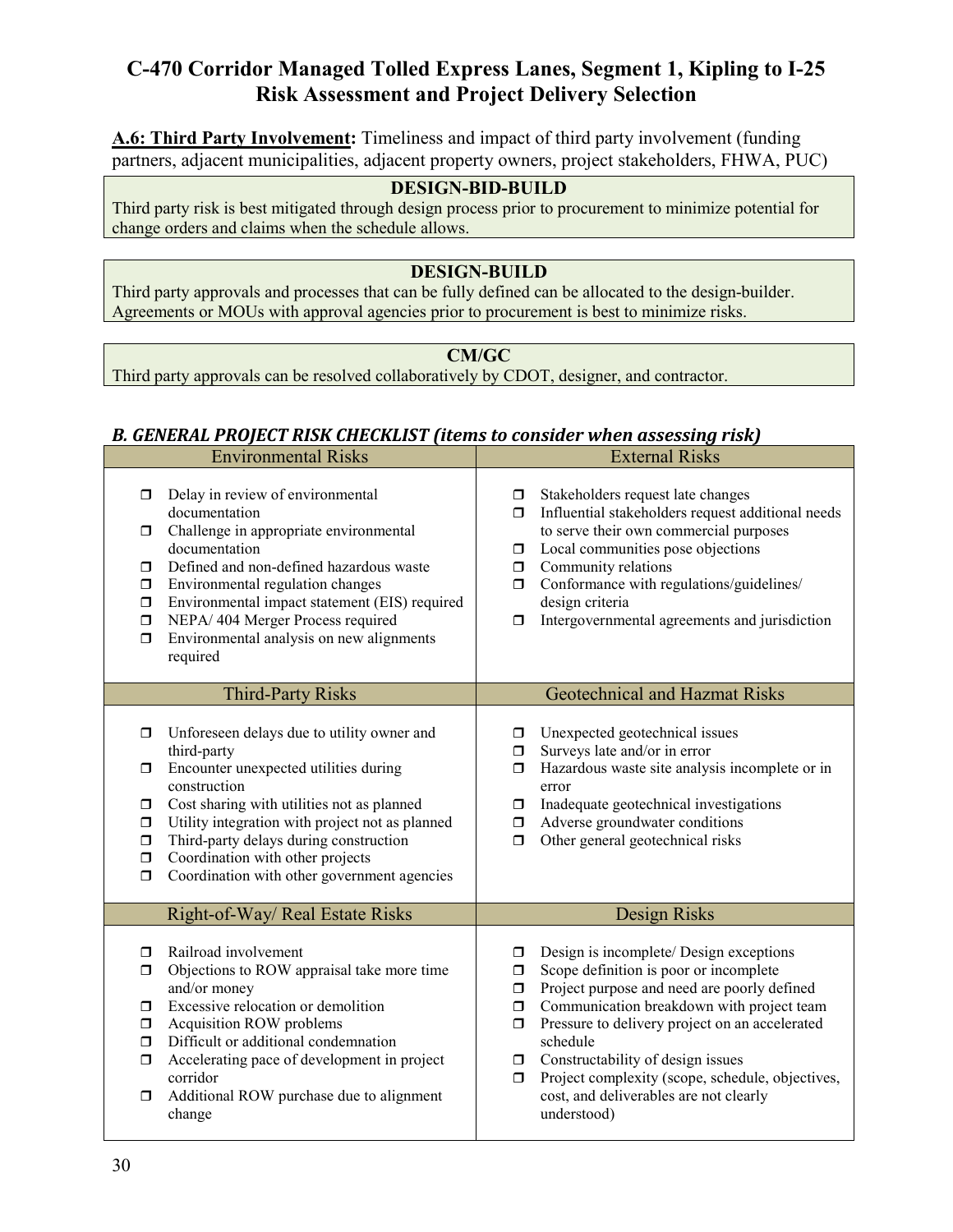| <b>Organizational Risks</b>                                                                                                                                                                                                                                                                                                                                                               | <b>Construction Risks</b>                                                                                                                                                                                                                                                                      |
|-------------------------------------------------------------------------------------------------------------------------------------------------------------------------------------------------------------------------------------------------------------------------------------------------------------------------------------------------------------------------------------------|------------------------------------------------------------------------------------------------------------------------------------------------------------------------------------------------------------------------------------------------------------------------------------------------|
| Inexperienced staff assigned<br>Losing critical staff at crucial point of the<br>П<br>project<br>Functional units not available or overloaded<br>No control over staff priorities<br>Lack of coordination/communication<br>Local agency issues<br>Internal red tape causes delay getting approvals,<br>□<br>decisions<br>Too many projects/ new priority project<br>inserted into program | Pressure to delivery project on an accelerated<br>$\Box$<br>schedule.<br>Inaccurate contract time estimates<br>Construction QC/QA issues<br>Unclear contract documents<br>Problem with construction sequencing/staging/<br>□<br>phasing<br>Maintenance of Traffic/Work Zone Traffic<br>Control |

## *C. RISK OPPORTUNITIES/OBSTACLES CHECKLIST (relative to each delivery method)*

| <b>DESIGN-BID-BUILD</b> |                                                                                                   |   |                                                                                                 |
|-------------------------|---------------------------------------------------------------------------------------------------|---|-------------------------------------------------------------------------------------------------|
|                         | Opportunities                                                                                     |   | <b>Obstacles</b>                                                                                |
| $\Box$                  | Risks managed separately through design, bid,<br>build is expected easier                         | π | Owner accepts risks associated with project<br>complexity (the inability of designer to be all- |
| $\Box$                  | Risk allocation is most widely understood/used                                                    |   | knowing about construction) and project                                                         |
|                         | Opportunity to avoid or mitigate risk through                                                     |   | unknowns                                                                                        |
|                         | complete design                                                                                   |   | Low-bid related risks                                                                           |
| $\Box$                  | Risks related to environmental, railroads, and<br>third party involvement are best resolved prior |   | Potential for misplaced risk through prescriptive<br>specifications                             |
|                         | to procurement                                                                                    |   | Innovative risk allocation is difficult to obtain                                               |
| $\Box$                  | Utilities and ROW best allocated to CDOT and                                                      | □ | Limited industry input in contract risk allocation                                              |
|                         | mostly addressed prior to procurement to                                                          |   | Change order risks can be greater                                                               |
|                         | minimize potential for claim                                                                      |   | Contractor may avoid risks                                                                      |
|                         | Project can be shelved while resolving risks                                                      |   |                                                                                                 |

|        | <b>DESIGN-BUILD</b>                                |        |                                                    |  |
|--------|----------------------------------------------------|--------|----------------------------------------------------|--|
|        | Opportunities                                      |        | <b>Obstacles</b>                                   |  |
| $\Box$ | Performance specifications can allow for           | $\Box$ | Need a detailed project scope, description etc.,   |  |
|        | alternative risk allocations to the design builder |        | for the RFP to get accurate/comprehensive          |  |
| π      | Risk-reward structure can be better defined        |        | responses to the RFP (Increased RFP costs may      |  |
| π      | Innovative opportunities to allocate risks to      |        | limit bidders)                                     |  |
|        | different parties (e.g., schedule, means and       | $\Box$ | Limited time to resolve risks                      |  |
|        | methods, phasing)                                  | $\Box$ | Additional risks allocated to designers for errors |  |
| 0      | Opportunity for industry review of risk            |        | and omissions, claims for change orders            |  |
|        | allocation (draft RFP, ATC processes)              | п.     | Unknowns and associated risks need to be           |  |
| σ      | Avoid low-bid risk in procurement                  |        | carefully allocated through a well-defined scope   |  |
| σ      | Contractor will help identify risks related to     |        | and contract                                       |  |
|        | environmental, railroads, ROW, and utilities       | Ω.     | Risks associated with agreements when design is    |  |
| σ      | Designers and contractors can work toward          |        | not completed                                      |  |
|        | innovative solutions to, or avoidance of,          |        | Poorly defined risks are expensive                 |  |
|        | unknowns                                           | π      | Contractor may avoid risks or drive consultant     |  |
|        |                                                    |        | to decrease cost at risk to quality                |  |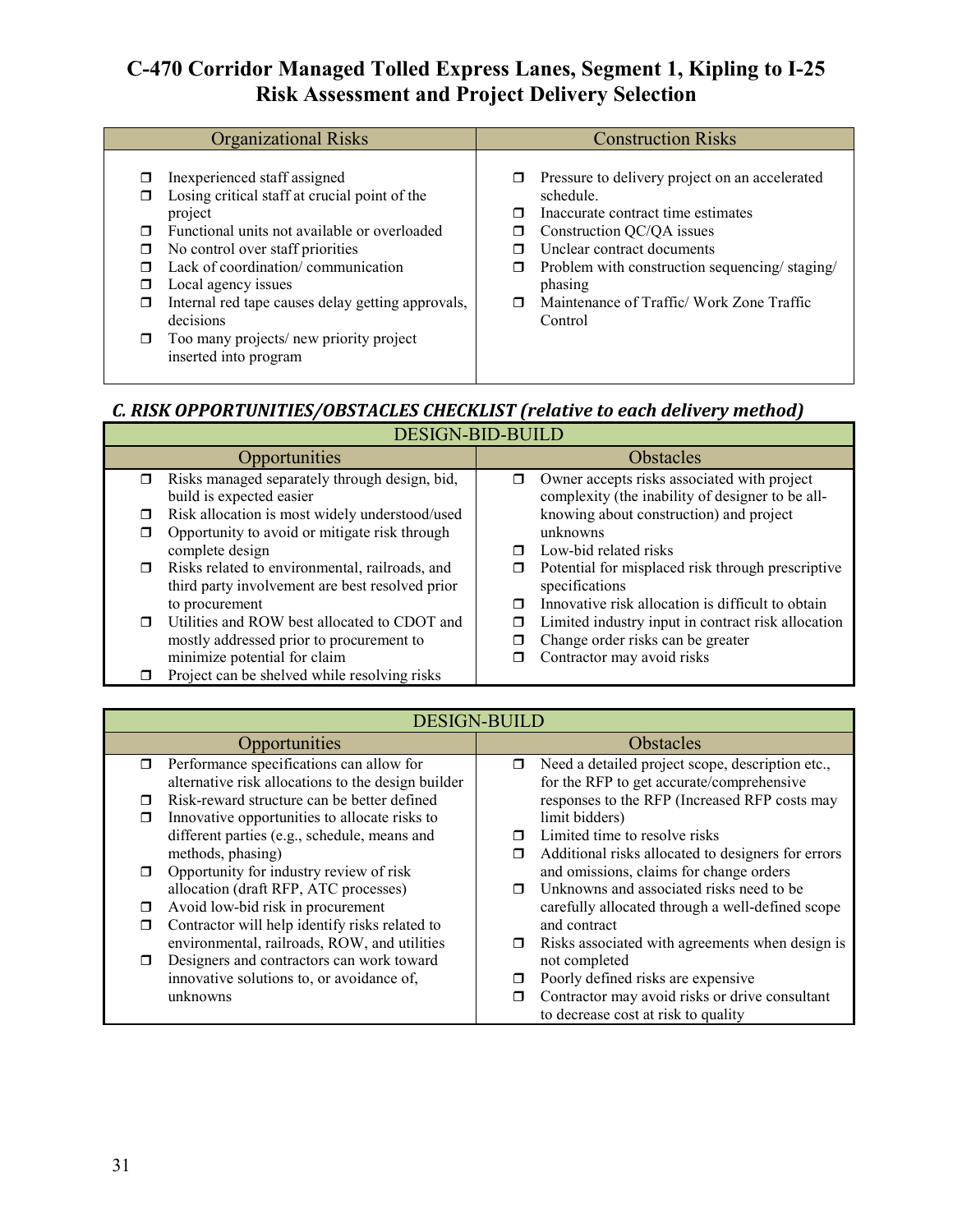| CM/GC                                                   |                                                        |  |  |
|---------------------------------------------------------|--------------------------------------------------------|--|--|
| Opportunities                                           | <b>Obstacles</b>                                       |  |  |
| Contractor can have a better understanding of<br>$\Box$ | Lack of motivation to manage small quantity<br>σ       |  |  |
| the unknown conditions as design progresses             | costs                                                  |  |  |
| Innovative opportunities to allocate risks to           | Increase costs for non-proposal items<br>□             |  |  |
| different parties (e.g., schedule, means and            | Disagreement among Designer-Contractor-<br>□           |  |  |
| methods, phasing)                                       | Owner can put the process at risk                      |  |  |
| Opportunities to manage costs risks through             | If GMP cannot be reached, additional low-bid<br>$\Box$ |  |  |
| CM/GC involvement                                       | risks appear                                           |  |  |
| Contractor will help identify and manage risk           | Limited to risk capabilities of CM/GC<br>◘             |  |  |
| Agency still has considerable involvement with          | Designer-contractor-agency disagreements can<br>□      |  |  |
| third parties to deal with risks                        | add delays                                             |  |  |
| Avoids low-bid risk in procurement                      | Strong agency management is required to<br>σ           |  |  |
| More flexibility and innovation available to<br>$\Box$  | negotiate/optimize risks                               |  |  |
| deal with unknowns early in design process              | Discovery of unknown conditions can drive up<br>$\Box$ |  |  |
|                                                         | GMP, which can be compounded in phased                 |  |  |
|                                                         | construction                                           |  |  |

## **6) Staff Experience/Availability Checklist**

| <b>DESIGN-BID-BUILD</b>                                                                                                                                       |                                                                                                                                                                                                                     |  |
|---------------------------------------------------------------------------------------------------------------------------------------------------------------|---------------------------------------------------------------------------------------------------------------------------------------------------------------------------------------------------------------------|--|
| <b>Opportunities</b>                                                                                                                                          | <b>Obstacles</b>                                                                                                                                                                                                    |  |
| Agency, contractors and consultants have high<br>level of experience with the traditional system<br>Designers can be more interchangeable<br>between projects | Can require a high level of agency staffing of<br>technical resources<br>Staff's responsibilities are spread out over a<br>longer design period<br>Can require staff to have full breadth of<br>technical expertise |  |

| <b>DESIGN-BUILD</b>                                                                                                 |                                                                                                                                                                                                                                    |  |  |
|---------------------------------------------------------------------------------------------------------------------|------------------------------------------------------------------------------------------------------------------------------------------------------------------------------------------------------------------------------------|--|--|
| <b>Opportunities</b>                                                                                                | <b>Obstacles</b>                                                                                                                                                                                                                   |  |  |
| Less agency staff required due to the sole<br>source nature of DB<br>Opportunity to grow agency staff by learning a | Limitation of availability of staff with skills,<br>knowledge and personality to manage DB<br>projects                                                                                                                             |  |  |
| new process                                                                                                         | Existing staff may need additional training to<br>address their changing roles<br>Need to "mass" agency management and<br>Π.<br>technical resources at critical points in process<br>(i.e., RFP development, design reviews, etc.) |  |  |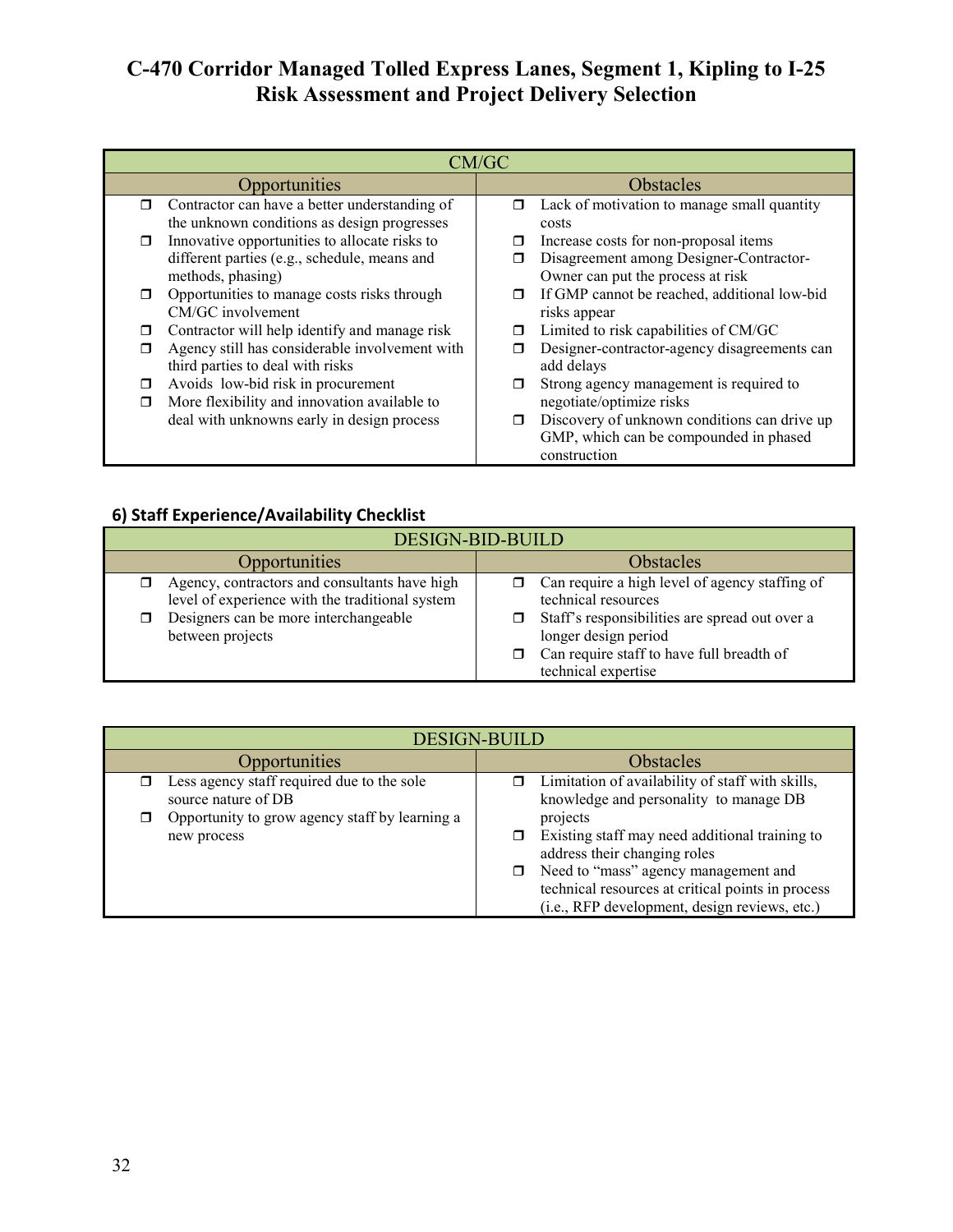| CM/GC                                                                                                          |  |                                                                                                                                                                                  |  |
|----------------------------------------------------------------------------------------------------------------|--|----------------------------------------------------------------------------------------------------------------------------------------------------------------------------------|--|
| <b>Opportunities</b>                                                                                           |  | <b>Obstacles</b>                                                                                                                                                                 |  |
| Agency can improve efficiencies by having<br>more project managers on staff rather than<br>specialized experts |  | Strong committed owner project management is<br>important to success<br>Limitation of availability of staff with skills,                                                         |  |
| Smaller number of technical staff required<br>through use of consultant designer                               |  | knowledge and personality to manage CMGC<br>projects<br>Existing staff may need additional training to<br>address their changing roles<br>Agency must learn how to negotiate GMP |  |
|                                                                                                                |  | projects                                                                                                                                                                         |  |

# **7) Level of Oversight and Control Checklist**

| <b>DESIGN-BID-BUILD</b>                                                                      |                                                                                   |  |  |
|----------------------------------------------------------------------------------------------|-----------------------------------------------------------------------------------|--|--|
| <b>Opportunities</b>                                                                         | <b>Obstacles</b>                                                                  |  |  |
| Full owner control over a linear design and<br>construction process                          | Requires a high-level of oversight<br>Increased likelihood of claims due to owner |  |  |
| Oversight roles are well understood                                                          | design responsibility                                                             |  |  |
| Contract documents are typically completed in<br>a single package before construction begins | Limited control over an integrated<br>design/construction process                 |  |  |
| Multiple checking points through three linear<br>phases: design-bid-build                    |                                                                                   |  |  |
| Maximum control over design                                                                  |                                                                                   |  |  |

| <b>DESIGN-BUILD</b>                                                                |                                                               |  |
|------------------------------------------------------------------------------------|---------------------------------------------------------------|--|
| Opportunities                                                                      | <b>Obstacles</b>                                              |  |
| A single entity responsibility during project<br>π                                 | Can require high level of design oversight                    |  |
| design and construction                                                            | Can require high level of quality assurance                   |  |
| Continuous execution of design and build<br>□                                      | oversight                                                     |  |
| Getting input from construction to enhance<br>σ<br>constructability and innovation | Limitation on staff with DB oversight<br>$\Box$<br>experience |  |
| Overall project planning and scheduling is<br>σ                                    | Less owner control over design                                |  |
| established by one entity                                                          | Control over design relies on proper                          |  |
|                                                                                    | development of technical requirements                         |  |

| CM/GC                                                                              |                                                            |  |  |  |  |
|------------------------------------------------------------------------------------|------------------------------------------------------------|--|--|--|--|
| Opportunities                                                                      | <b>Obstacles</b>                                           |  |  |  |  |
| Preconstruction services are provided by the<br>construction manager               | Agency must have experienced staff to oversee<br>the CM/GC |  |  |  |  |
| Getting input from construction to enhance<br>□<br>constructability and innovation | Higher level of cost oversight required                    |  |  |  |  |
| Provides owner control over an integrated<br>ο.<br>design/construction process     |                                                            |  |  |  |  |